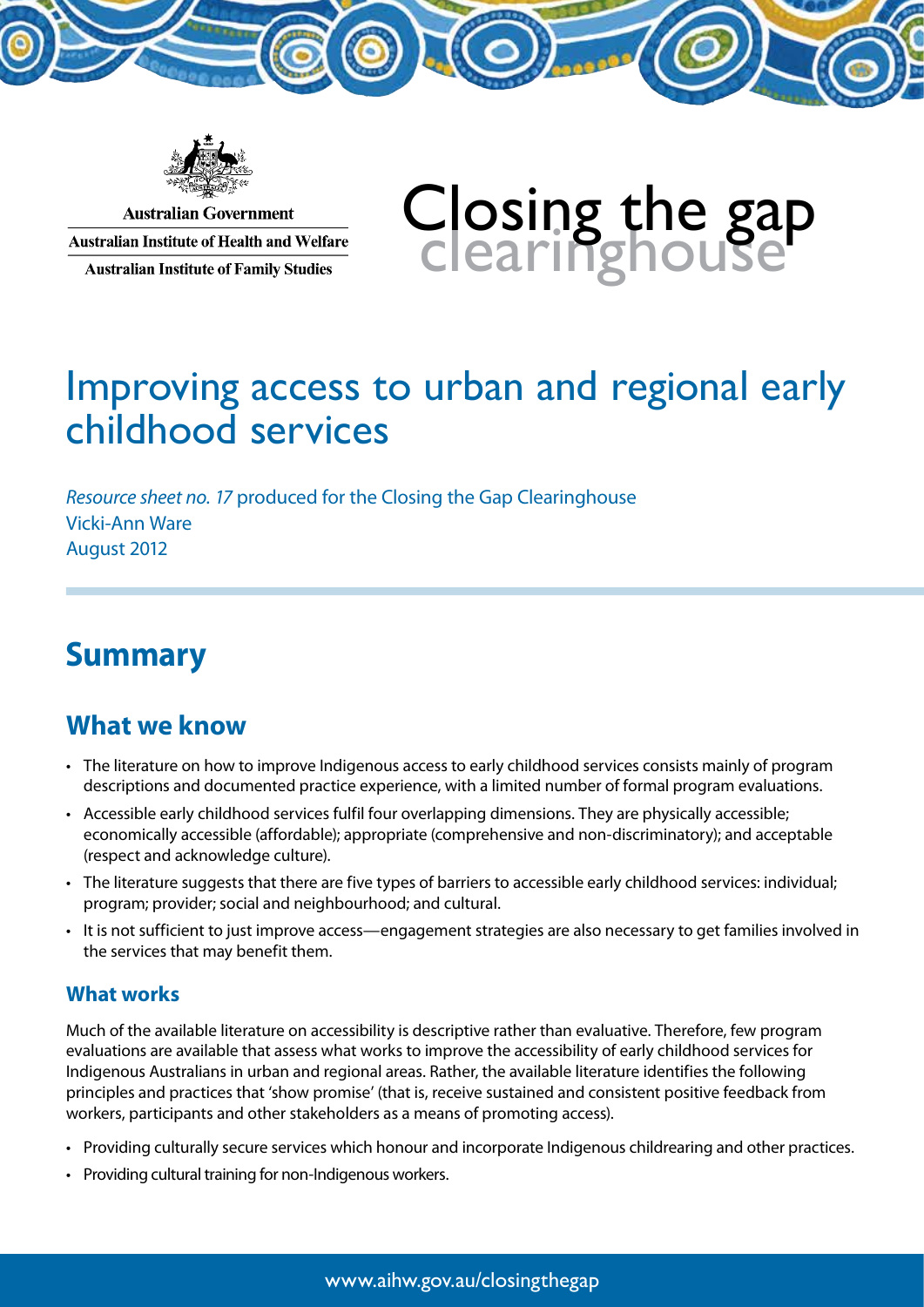- Providing continuity by engaging with parents from pregnancy onwards.
- • Continuity of services and engagement with families from pre-pregnancy through to middle childhood within the one agency or location.
- Involving local Indigenous community in planning and delivering services.
- • Providing services in a friendly setting, close to where Indigenous clients live and conduct their daily activities.
- • Having a staff member within an agency who advocates for and promotes a program across one or more service providers.
- Long-term, stable funding and delivering long-term programs.
- • Employing both Indigenous and non-Indigenous staff.
- Offering the choice of Indigenous-specific and mainstream services.

#### **What doesn't work**

Program descriptions and a small number of evaluations suggest that early childhood services are typically inaccessible for the following reasons.

- Lack of respect for and practical acknowledgement of distinctive Indigenous childrearing practices.
- • Frequent turnover of staff, leading to clients being unable to build the relationships with service providers that generally encourage clients to visit the service.
- Insufficient or inappropriate training and ongoing support for Indigenous staff.
- • Short-term funding that can lead to initiative fatigue, which de-motivates Indigenous families from engaging in new programs.

## **What we don't know**

• Some studies suggest that there is a range of existing Indigenous practices that will improve cultural security of services, which is shown to be a crucial factor in improving access to services in urban areas. However, interviewees in these studies highlighted that a lack of evidence of their effectiveness hampers the ability of service providers to obtain funding for these alternative approaches. There is a need for researchers to explore these mechanisms and practices to provide an evidence base demonstrating their efficacy and appropriateness.

# **Introduction**

There is now a well-established evidence base demonstrating the benefits of early childhood services relating to preventing developmental delays and enhancing school readiness, literacy, numeracy and social skills (Benzies et al. 2011). This period for a family and for individual children also presents a strategic opportunity to enhance children's and families' health and wellbeing outcomes well into adulthood (Dwyer et al. 2004; Kildea et al. 2010).

There are several data sets that provide very different estimates of Indigenous access to and participation in early childhood services. Wave 2 data from the Footprints in Time study (FaHCSIA 2010:37–8) suggest that 89% of the study sample had accessed health and other services for their children. Yet other available service usage data consistently suggest that Indigenous Australians have a relatively low uptake of early childhood services, even where such services may be deemed as readily available (Biddle 2007; Productivity Commission 2011; SNAICC 2011; Thorpe et al. 2011).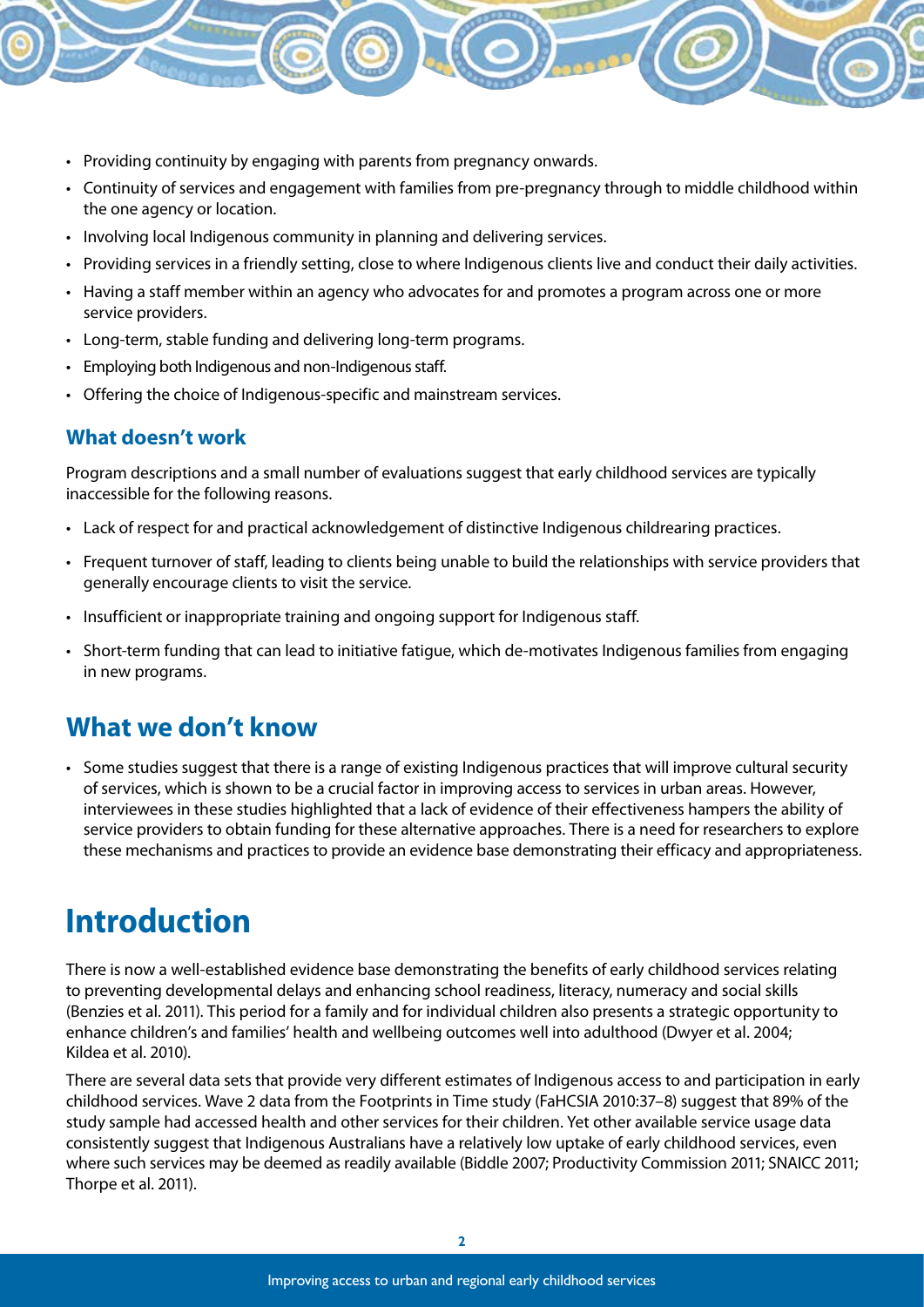An example of this is the relatively lower levels of participation in preschool, as demonstrated by Baxter and Hand (2012:38 forthcoming), shown in Table 1.

| Table 1: Indigenous status and children's non-participation in early childhood education in the year<br>before full-time schooling |                   |                           |                                  |                          |  |
|------------------------------------------------------------------------------------------------------------------------------------|-------------------|---------------------------|----------------------------------|--------------------------|--|
|                                                                                                                                    | <b>Indigenous</b> | Non-<br><b>Indigenous</b> | <b>Total</b><br><b>Australia</b> | <b>Total sample size</b> |  |
|                                                                                                                                    | Per cent          | Per cent                  | Per cent                         | <b>Number</b>            |  |
| <b>AEDI</b>                                                                                                                        | 21.0              | 10.3                      | 10.8                             | 236,284                  |  |
| <b>LSAC</b>                                                                                                                        | 26.2              | 6.1                       | 7.1                              | 3,005                    |  |
| <b>NSPCCC</b>                                                                                                                      | 30.6              | 17.6                      | 17.9                             | 1,637                    |  |

*Sources:* Australian Early Development Index (AEDI) 2009; Growing Up In Australia: Longitudinal Study of Australian Children (LSAC) 2008; National Survey of Parents' Child Care Choices (NSPCCC) 2009.

While the majority of Indigenous Australians live in urban and regional settlements, there are even more limited data specifically detailing their uptake of services in these areas, with most studies focusing on the challenges of remote communities. However, Flaxman and colleagues' evaluation of the Stronger Families and Communities Strategy 2004–2009 did find that, while Indigenous families are accessing some Indigenous-specific services (which are more limited in number), the research suggests that they rarely access mainstream services. Therefore, 'improving access to mainstream services in urban locations is particularly challenging' (Flaxman et al. 2009:11). Note that Flaxman and colleagues' study only had limited coverage of mainstream services, as it focused primarily on services funded under the Stronger Families and Communities Strategy.

This resource sheet draws on about 30 studies to explore practical ways to improve access to a range of early childhood services for Indigenous Australians living in urban and regional centres. While most studies are Australian, international evidence has been incorporated where appropriate. There are few evaluations that test whether and how different strategies and mechanisms contribute to improved accessibility. We are therefore reliant upon documented practice experience in drawing out this resource sheet's findings and principles.

This resource sheet focuses on how to improve access to early childhood services located in metropolitan regions and large country towns, because this is where the majority of Indigenous people live (Productivity Commission 2011). However, many studies do not differentiate urban from remote geographic contexts in reporting on effective strategies. Therefore, strategies that appear to be most appropriate to urban and regional settlements have been reported here, while those pertaining particularly to remote areas are not covered. Many of the strategies that are described here may also apply equally in remote settlements, with consideration of additional access challenges; for example, distance from services and difficulty attracting staff to remote townships.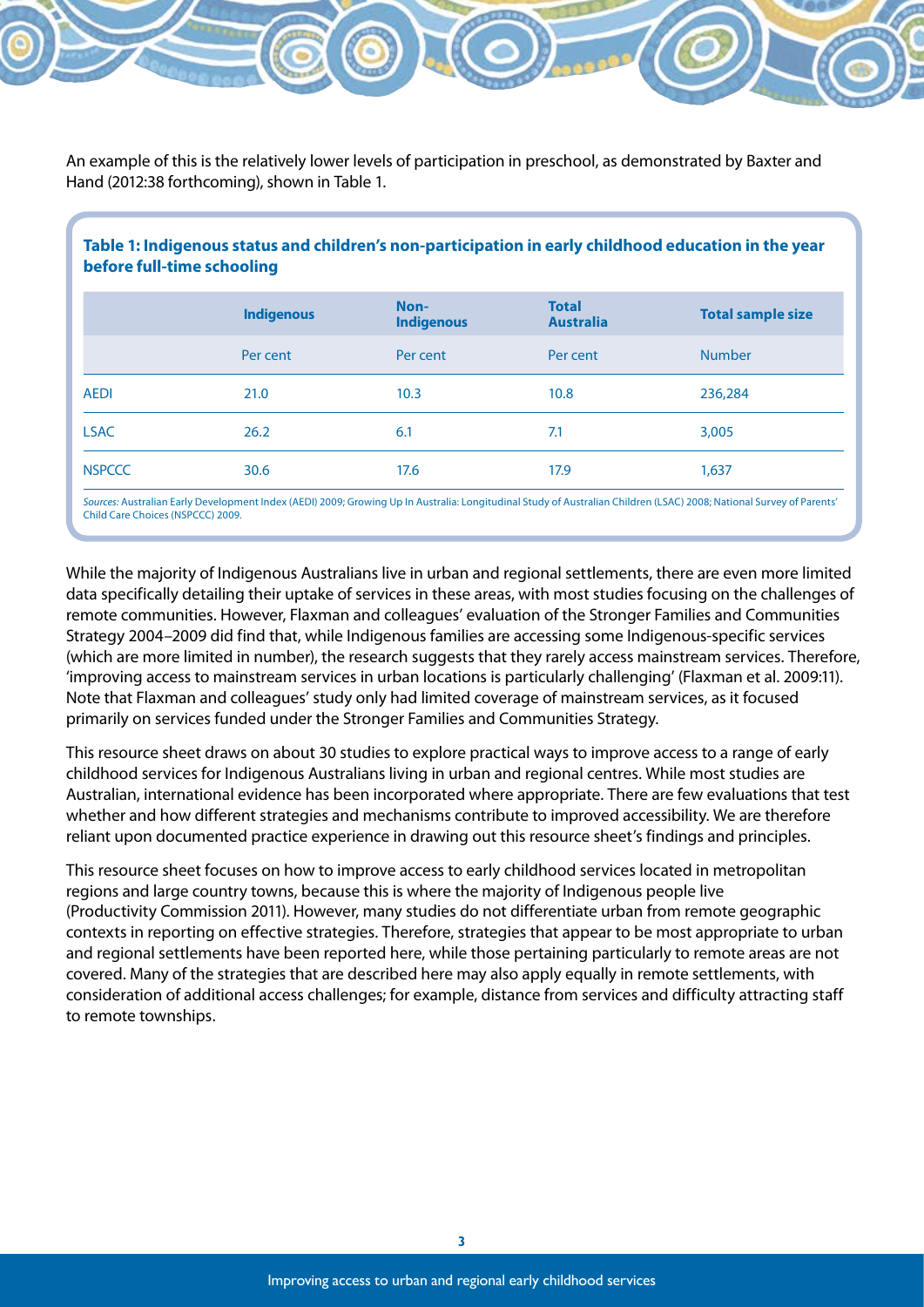# **Background**

This section briefly discusses the concepts of access and engagement, and defines early childhood services, before outlining the barriers and facilitators of accessible services for Indigenous families and children.

#### **What are early childhood services?**

Early childhood services include a vast array of childcare, health and welfare, and education services targeted to children and families in the preschool and transition-to-school years (0–8). These can include:

- • kindergarten/preschool and similar programs designed to facilitate the transition to school
- playgroups and toy libraries
- • child care and crèches
- parent support groups, including parenting skills classes and mother/father support groups
- nutrition and other health promotion services (for parents and young children)
- • immunisation and health screening, including antenatal and postnatal checks, and screening for specific conditions/illnesses/disabilities, with referral to other appropriate services.

Research has shown that where families access such services, children have better outcomes on a range of measures such as cognitive development, social skills, nutrition and physical health (Wise et al. 2005).

The literature also strongly points to the continuity between antenatal and childbirth services on the one hand, and early childhood health and education on the other as an important factor in improving access to and utilisation of early childhood services (Dwyer et al. 2004; Flaxman et al. 2009). This resource sheet therefore refers to these types of services, where relevant, to exploring access to early childhood services.

#### **What access is**

While the term 'access' may at first seem straightforward, the early childhood literature reveals a multi-dimensional concept. Accessible early childhood services create opportunities for families and children to participate; are affordable, suitable and of sufficient quality; allow sufficient time for families and children to participate; and enable families to fully experience all the benefits of a program (Baxter & Hand 2012 forthcoming; Press & Hayes 2000).

Additionally, early childhood services need to be appropriate and acceptable (AHRC 2009). Appropriate services are non-discriminatory and comprehensive (that is, holistically meet the needs of the participating children). Acceptable services are culturally secure (that is, sensitive to and respectful of Indigenous cultures and practices, and facilitate the maintenance of cultures as much as possible). Arguably, appropriateness and acceptability are the most important determinants of Indigenous families' utilisation of early childhood services (AHRC 2009).

While these dimensions of accessibility can be quite difficult to measure, Liddell and colleagues (2011) suggest one useful proxy-measure for assessing the degree to which a mechanism improves appropriateness and acceptability:

…the acceptability and appropriateness of [a] program [can be] judged by people's willingness and enthusiasm to participate along with their perceptions of relevance and benefit (Liddell et al. 2011:105).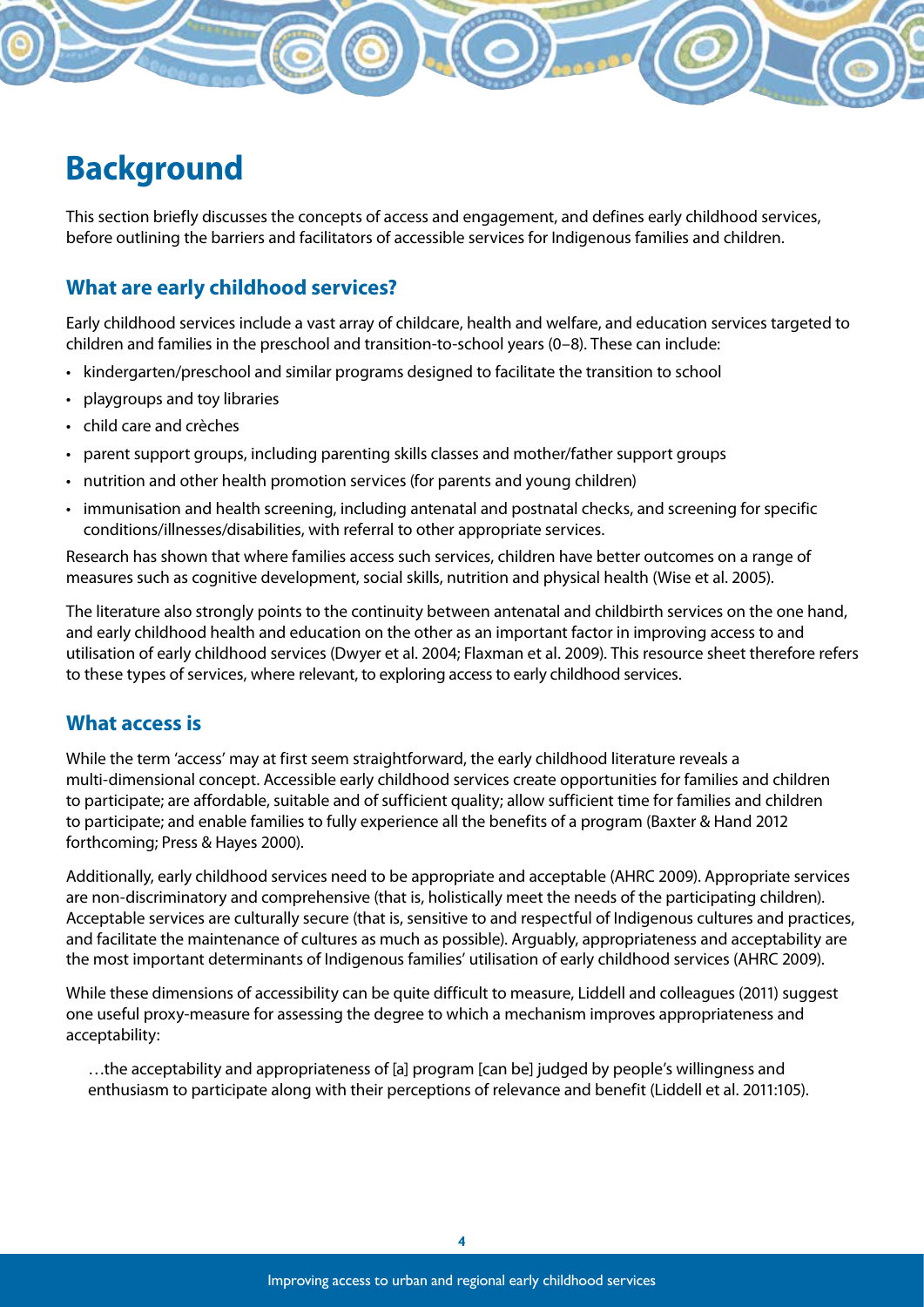#### **What access is not**

Some initiatives to improve access to services are based upon the belief that simply increasing the number of services available will deliver equal access for Indigenous Australians. However, research clearly demonstrates that:

…simply increasing the number, scope and capacity of services targeting Aboriginal and Torres Strait Islander families will not necessarily result in higher levels of access or engagement (SNAICC 2010:2).

Strategies to improve access (that is, not only getting people through the door, but also engaged with a service) must include many facets. In a study of hard-to-reach client groups, Cortis and colleagues found that:

Community context, service type and approach, and targeting and engagement strategies all matter (Cortis et al. 2009:43).

It is important when looking at the quantity of early childhood services within a given region that appropriate access and engagement strategies are considered together. Policymakers and service providers need to carefully analyse the types of strategies that may or may not work to promote access by Indigenous families to early childhood services in context, as a given mechanism which is effective in one context may not necessarily work in another (Scougall et al. 2008).

#### **What barriers commonly inhibit the access of Indigenous families to early childhood services?**

A broad range of barriers can prevent or inhibit Indigenous families from accessing early childhood services. These barriers are typically broken into five interrelated categories (Scougall et al. 2008; see also Homel et al. 2006; SNAICC 2010):

- individual
- provider
- • program
- social and neighbourhood
- • cultural.

#### **Individual-level barriers**

Individual barriers are those relating to the complex needs and circumstances, experiences and expectations of Indigenous families and children. Language barriers, low income, family breakdown, discrimination, past experiences and parental preferences all influence a family's willingness and ability to engage with an early childhood service (SNAICC 2010). Some commonly cited individual-level barriers are:

- • **Fear of removal of children**, particularly when interacting with government-run child services agencies. Indigenous families can be reluctant to access available services (Cortis et al. 2009; Flaxman et al. 2009).
- • **Individual distress or dysfunction**. In circumstances where there may be family distress or community dysfunction, the daily stresses and complexities of life may inhibit a parent's ability to attend services (Cortis et al. 2009). Examples of this include feeling stigmatised and excluded in mainstream services, depression leading to difficulty getting out of bed in the morning and getting children to school or preschool, and the additional needs of children with disability (Thorpe et al. 2011).
- • **Poverty** may prevent some Indigenous families from paying for services, or may reduce their access to transport, particularly in poorly transport-serviced country towns and outer urban regions (Mann et al. 2011; Productivity Commission 2011).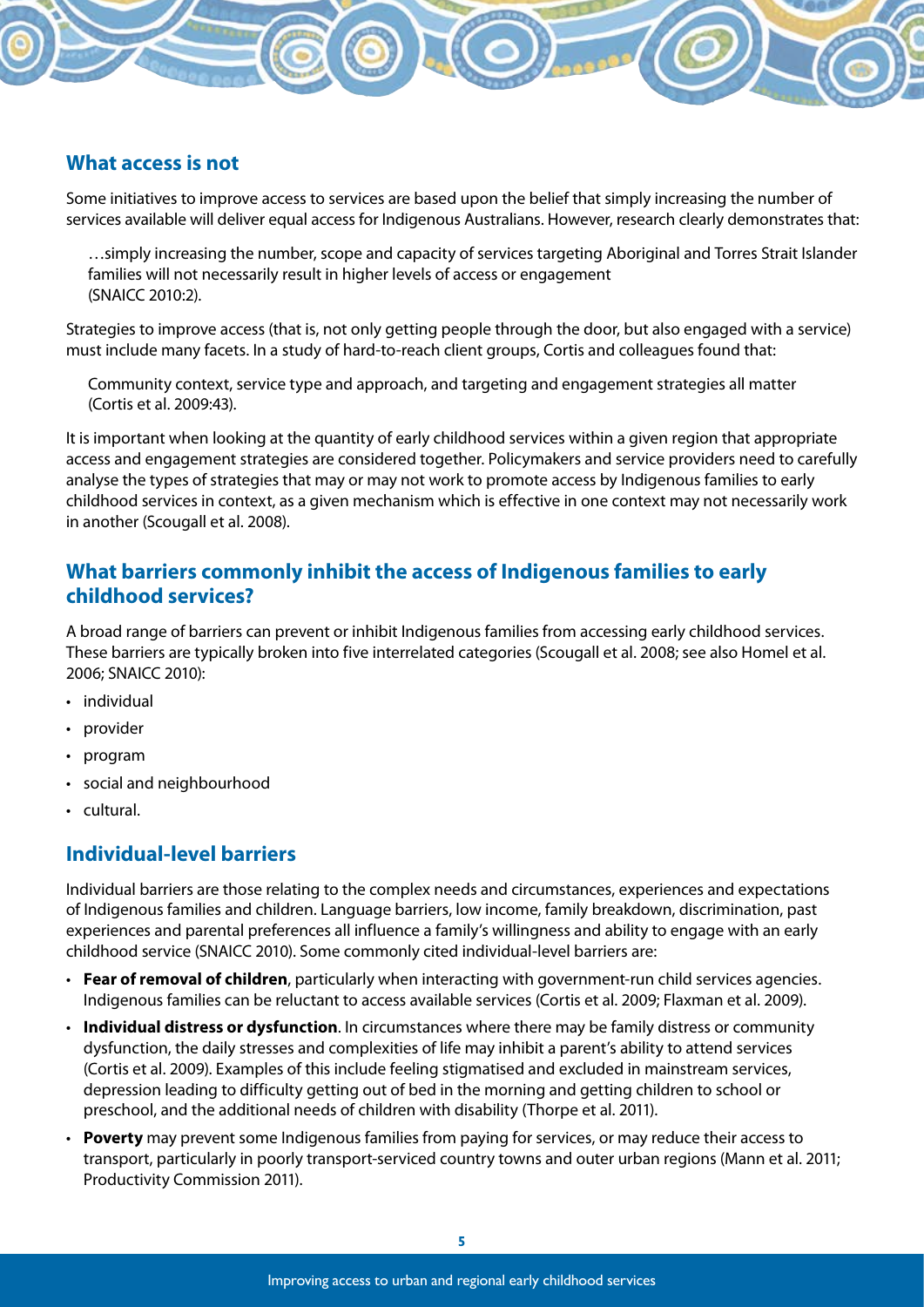- • **Lack of awareness of available services and/or their benefits.** Where services are relatively new, or where parents have low literacy and numeracy levels, they may be unaware of the services available to them, as well as the short- and long-term benefits of utilising them (Mann et al. 2011; Scougall et al. 2008).
- • **Reluctance to be separated from children.** Some parents will avoid care and educational settings where they would be separated from their children (Thorpe et al. 2011).

#### **Provider-level barriers**

Provider-level barriers relate to 'service delivery style, promotion outreach, staffing and practice approaches' (particularly in relation to promotion and cultural competence) (SNAICC 2010:7). Specific examples include:

- • **Limited capacity for administration of government funds** can prevent some organisations that are wellplaced in an Indigenous community from providing necessary services. Where a small service provider lacks a larger auspice organisation, they may not have sufficient administrative capacity to obtain and manage government funding, or the resources to provide comprehensive services (Scougall et al. 2008).
- • **Limited coordination between service providers can limit access to comprehensive services** (Flaxman et al. 2009; SNAICC 2010). Indigenous children often require a complex set of health and other services to meet their specific needs. Where service providers within a geographical region do not have referral networks in place, families may miss opportunities to access needed services. The literature also explores the importance of linking maternal and child health services to other early childhood services in a single location, with stable staffing, so that a parent 'only has to tell their story once' (Dwyer et al. 2004:67).
- • **Disjointed services or regular staff turnover** hamper Indigenous clients' efforts in awareness and acceptance of services, as trust and long-term relationships are required to build both awareness and engagement (Beyond Empathy 2008; Cortis et al. 2009; Scougall et al. 2008).
- • **Lack of qualified local Indigenous staff.** Indigenous clients may resist using services without Indigenous staff, as Indigenous workers can reassure parents and families that their culture will be respected and acknowledged. If Indigenous staff are not involved in the running of an early childhood service, Indigenous families may be less confident to access the program (Productivity Commission 2011).
- • **Failure to address the challenges in providing appropriate training for Indigenous staff.** Providers need to find culturally appropriate training for Indigenous staff, otherwise they may be unwilling to attend. Training opportunities also need to be provided locally wherever possible, as Indigenous staff may not be able to leave their community to attend courses due to personal and community responsibilities (Productivity Commission 2011).
- • **Lack of cultural competence leading to fear of tokenism** among non-Indigenous workers can cause inaction on incorporating cultural artefacts and knowledge into everyday program activities (Mann et al. 2011).
- • **Inappropriate venues or clinical environment.** Unfriendly or unfamiliar environments can be perceived as threatening and can deter families from accessing services (Cortis et al. 2009; Price-Robertson & McDonald 2011). Similarly, locating programs outside the immediate neighbourhood can deter families from utilising them due to lack of transport or high transport costs (Dwyer et al. 2004).
- • **Lack of flexibility.** Fixed or limited entry points and session times (for example, only at the start of the school term, or only at a particular time of day) may deter some families (Flaxman et al. 2009). Likewise, scheduling of preschool and other sessions which do not align with parents' work times can deter potential clients from accessing an otherwise high-quality service (Perry 2011).

#### **Program-level barriers**

Program-level barriers include factors such as 'funding structures and collaboration with other services' (SNAICC 2010:7–8). Specifically:

• **Lack of cultural sensitivity can lead to resistance to services** (Cortis et al. 2009; Dwyer et al. 2004; Flaxman et al. 2009; Productivity Commission 2011). This lack of sensitivity can mean non-Indigenous staff do not involve local Elders in planning and delivering services, or may not include cultural activities and artefacts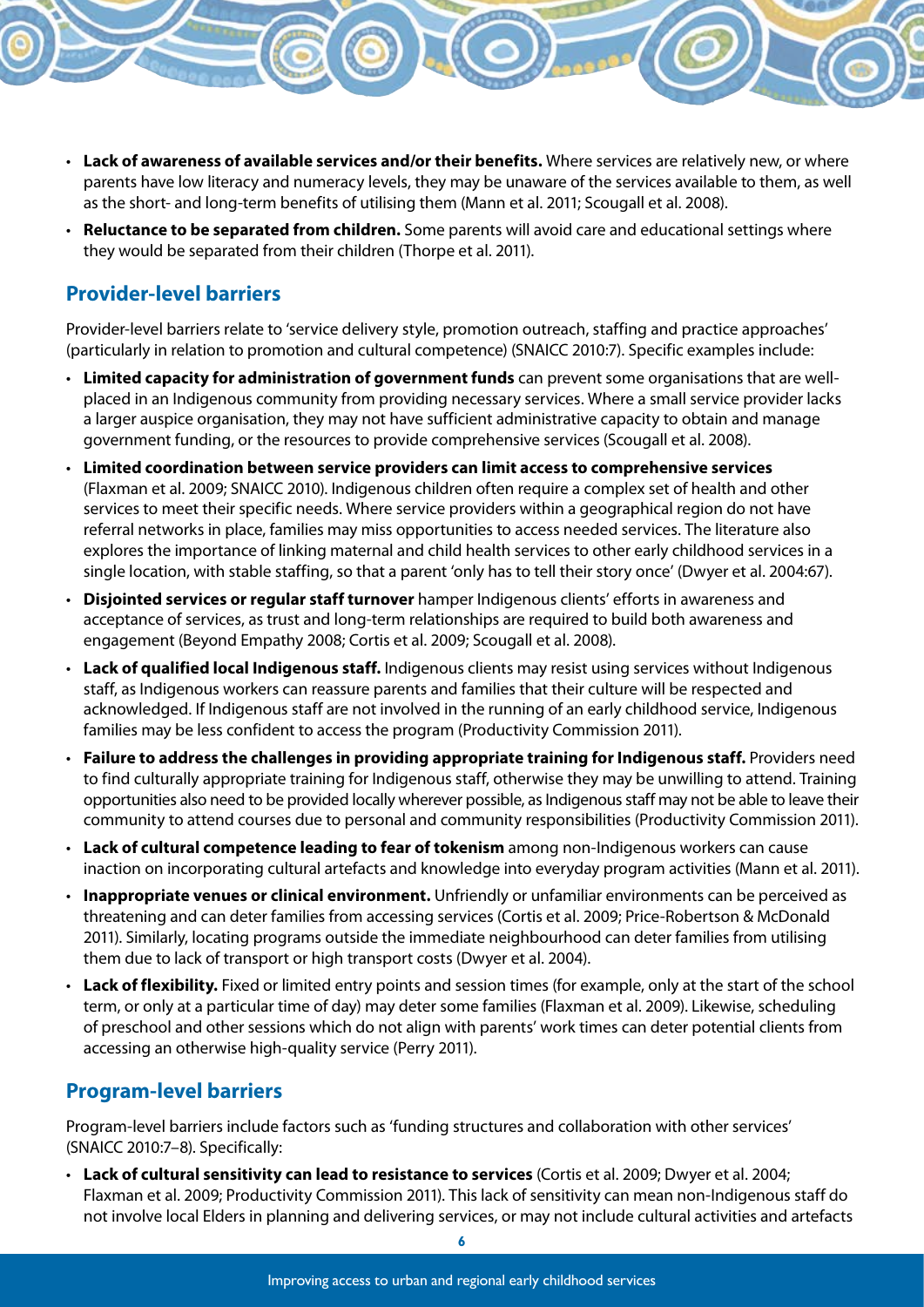in early childhood education programs. It might also be the case that staff do not have the resources to undertake these activities. Lack of consultation can result in services failing to accommodate the unique needs and circumstances of the local community (Guilfoyle et al. 2010).

• **Lack of evidence to support funding of programs based on effective traditional childrearing approaches.** One recent study found that:

Aboriginal professionals have continued to argue for cultural differences and needs to be acknowledged. However, without a concrete evidence-base to back up their voices, they continue to face the difficulties of proving their validity against a set foundation based on years of western research (Long & Sephton 2011:109).

This is a serious gap in the literature on improving Indigenous access to early childhood services, particularly in the arena of parenting skills training and family relationship-building activities.

- • **Short-term funding and programs** can be detrimental, as they do not allow sufficient time to build relationships with Indigenous families, particularly where longer term intervention is needed. Such relationships are essential to promoting confidence in the suitability of a service. Short-term programs can also fail to allow sufficient time for families or children with complex health and other issues to sufficiently work these through. Indigenous communities in which programs have been implemented for a short time and then stopped can see this as the equivalent of 'giving someone a lolly and taking it away...', resulting in initiative fatigue (Flaxman et al. 2009:39; see also Scougall et al. 2008:vi).
- • **Perception of barriers as insurmountable can become a barrier in itself.** One study noted that service providers can see some barriers as so entrenched that their acceptance of this state of affairs becomes a barrier in itself to improving access for Indigenous clients (Mann et al. 2011).

#### **Social and neighbourhood-level barriers**

These barriers arise from characteristics of the immediate community the service operates within, including social stigma, access to transport, a lack of understanding of the importance of early childhood services, past experiences and community-level distress, which all lead to a resistance to services (SNAICC 2010). Where the community is resistant to a service, providers may find it difficult to convince families to prioritise early intervention and prevention service use or to sustain their involvement (Flaxman et al. 2009; see also Productivity Commission 2011; Scougall et al. 2008).

Flaxman and colleagues found that 'typical sources of distress in a number of communities were poor living conditions, transient populations, family disputes, tenancy instability, mental illness, domestic violence, substance abuse and gambling' (Flaxman et al. 2009:36).

#### **Cultural-level barriers**

Cultural barriers cut across all the other types of barriers to improving access to early childhood services, obstructing communication and the formation of trusting and collegial relationships. Such trusting relationships are routinely cited in the early childhood literature as an essential foundation for improving the appropriateness and acceptability of services for Indigenous families. Cultural barriers include:

- • **A lack of awareness and celebration of legitimate cultural differences** in language, styles of communication, avoidance relationships (where certain members of kinship networks must not communicate directly), and gendered behaviour (Bain 2011; Coulehan et al. 2005; Flaxman et al. 2009; NCAHS 2009)
- • **A lack of consultation with local communities, or training and incorporation of the range of local Indigenous parenting styles into early childhood programs,** leading to service approaches that misconstrue, negate or contradict Indigenous practices (Long & Sephton 2011; Ryan 2011; SNAICC 2011). This can lead to a resistance to utilise services, no matter how physically or economically accessible they may be.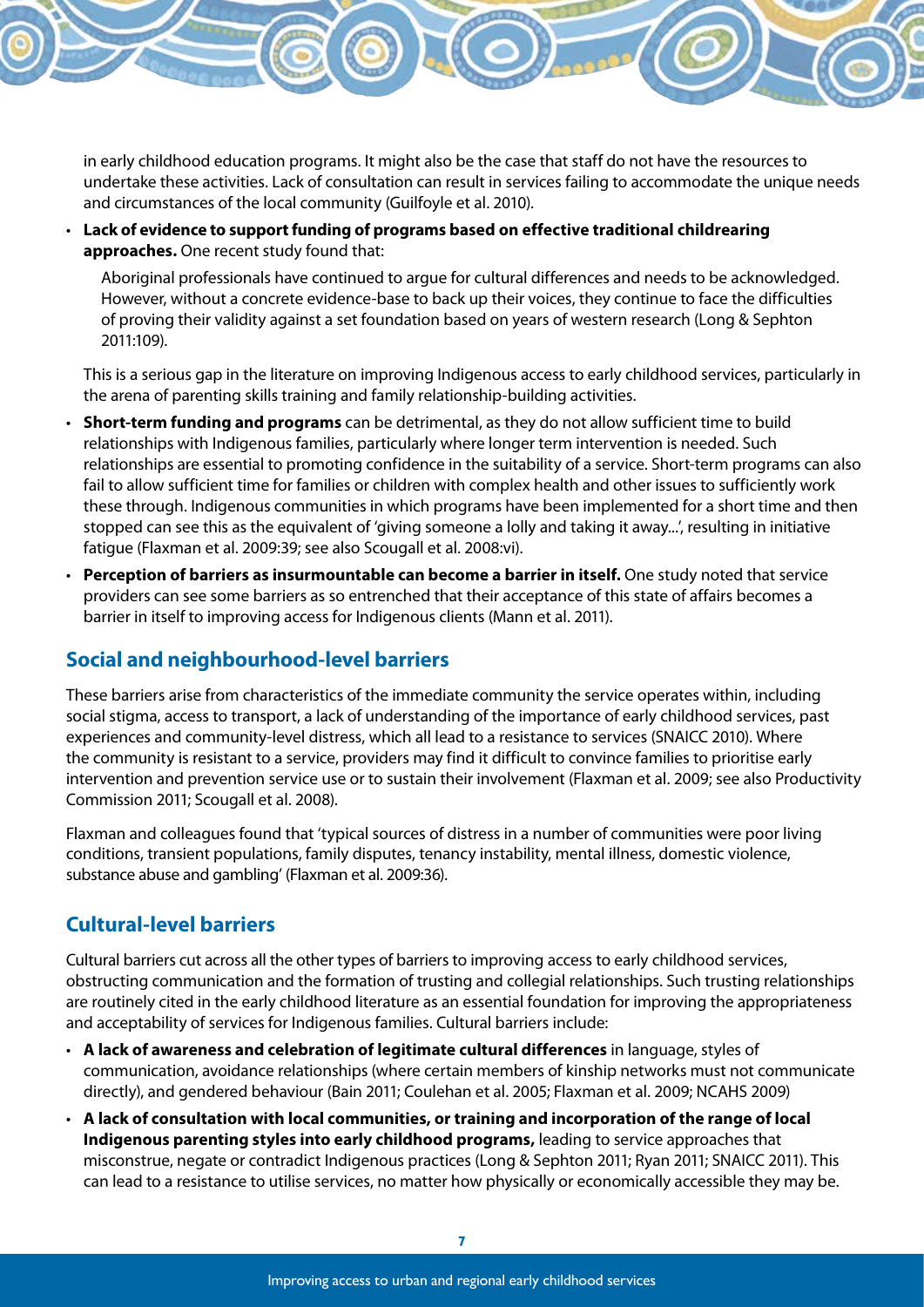## **What are some effective mechanisms for facilitating Indigenous families' access to early childhood services?**

Despite the large number of barriers that many Indigenous families face in accessing early childhood programs and services, there is clear evidence of a wide range of actions that service providers can take to improve access to early childhood programs and services for Indigenous families.

#### **Promising practice: multiple entry points and relationship building**

In 2006, a multi-disciplinary team of researchers from Charles Darwin University in Darwin adapted an early intervention parenting and child social skills program ('Let's Start: Exploring Together Indigenous Preschool Program') for use with pre-school Indigenous children. They began to implement it in a range of urban and remote settings in the Northern Territory, particularly around Darwin and the Tiwi Islands.

The Let's Start program entails a guided program of constructive interaction between parents and children, confidential discussions with parents about parenting skills and children's behavioural challenges, and the development of children's social skills through facilitated play. Program evaluations show that participating children have reduced anxiety and behavioural problems, and parents experience reduced psychological distress, as well as improved confidence, wellbeing and enhanced relationships with their children.

Before launching the program, researchers invested significant amounts of time engaging a range of community members and stakeholders, and built solid, trusting and respectful relationships through low-key activities such as morning teas, barbecues, school fun days, home visits and visits to crèche and school premises to meet with staff.

In one urban setting, a lack of awareness of the program and its availability hampered access. To overcome this, the service provider called a meeting of all early childhood service providers in the areas, as well as local families and Elders. The meeting provided an opportunity for participants to share stories, identify areas of service overlap and gaps, and promote the availability of the Let's Start program. As a result of this meeting, greater awareness, pride and ownership of the program was built in target communities, resulting in additional meetings in neighbouring communities to promote the program. This is one practical example of how building relationships with community members can reassure them of the cultural security of a program, thereby increasing access and participation.

*Source:* CAFCA 2010

The literature on how to improve Indigenous access to early childhood services consists mainly of qualitative studies on how to improve access and engage Indigenous families. While few of the authors formally identified their studies as 'evaluations', most of the studies consist of combinations of surveys, interviews and observations of both site-specific and regional or national projects to assess the effectiveness of particular programs and approaches in improving Indigenous utilisation and engagement. Few dealt directly with the question of improving access, rather utilising engagement and attendance as proxy measures for access.

A range of other studies complemented these by critically reflecting on successful and unsuccessful practice experience. Several studies directly discussed the effects of culture and cultural appropriateness on Indigenous families' access to and engagement with early childhood services.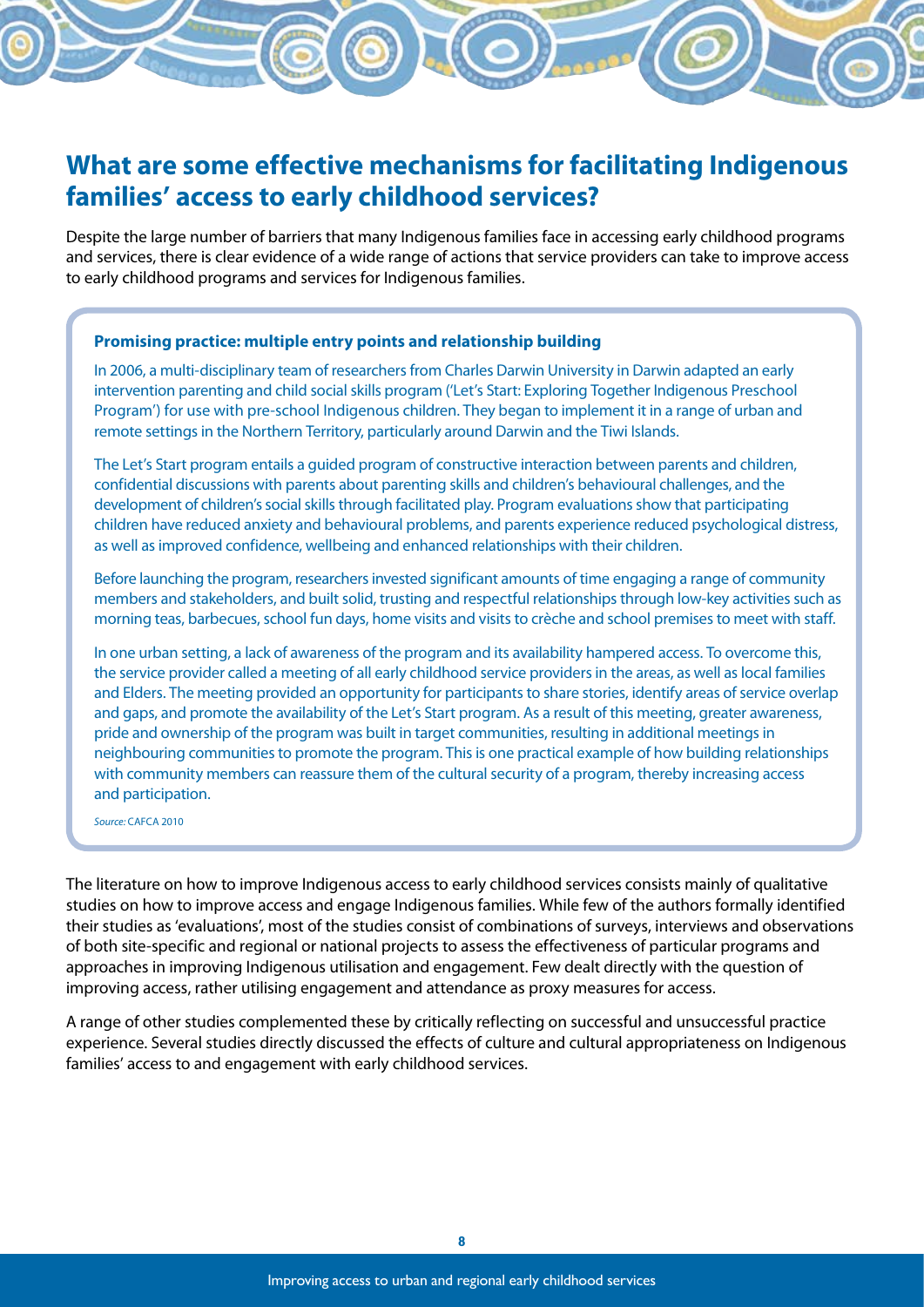#### **Individual-level facilitators**

- • **Provision of transport** facilitates physical access to services for those with little or no access to personal transport (Cortis et al. 2009).
- • **Locating relevant services close to where the daily activities of Indigenous families occur**, such as close to where they live and locating early childhood services such as maternal and child health centres within local primary schools, improves access and ongoing engagement (Dwyer et al. 2004; Thorpe et al. 2011).
- • **Low-cost or no-cost services** can help those on low incomes to obtain necessary and desired services (Flaxman et al. 2009; Thorpe et al. 2011).
- • **Continuity of service with one agency from pre-pregnancy through to middle childhood** is clearly shown to improve engagement by disadvantaged Indigenous families and to ensure families receive comprehensive support (Dwyer et al. 2004).

#### **Promising practice: continuous services**

One service in a disadvantaged suburb of western Sydney\* recognised the importance of early engagement and continuity of services from antenatal through to middle childhood as a means of improving access to early childhood health services.

Physical access was improved by locating the service in the local primary school, as this meant the service was provided within walking distance of most homes. Locating antenatal and early childhood services at the same primary school as a mother's older children also cut down the burden of travel times, again improving physical access to the service, as well as increasing awareness of the services available to them.

It provided a flexible approach to services and opening hours, a welcoming and non-judgmental approach, and integrated antenatal and maternal and child health services, thereby allowing continuity of care from confirmation of pregnancy through the early years of the child's life. Other strategies of the program that successfully increased access and participation included viewing parents as experts on the care of their child, anonymity (particularly for those in abusive relationships) and continuity of care.

Feedback from mothers indicates that their initial access and ongoing use of both antenatal and maternal and child health services improved due to the continuity of relationship with one midwife, and the prospect of only having to 'tell their story once'.

Although this program was not specifically Indigenous, it did include some Indigenous families and appears to represent many of the principles of improving access seen in a range of other programs and studies.

\* The authors do not identify the specific service or location. *Source:* Dwyer et al. 2004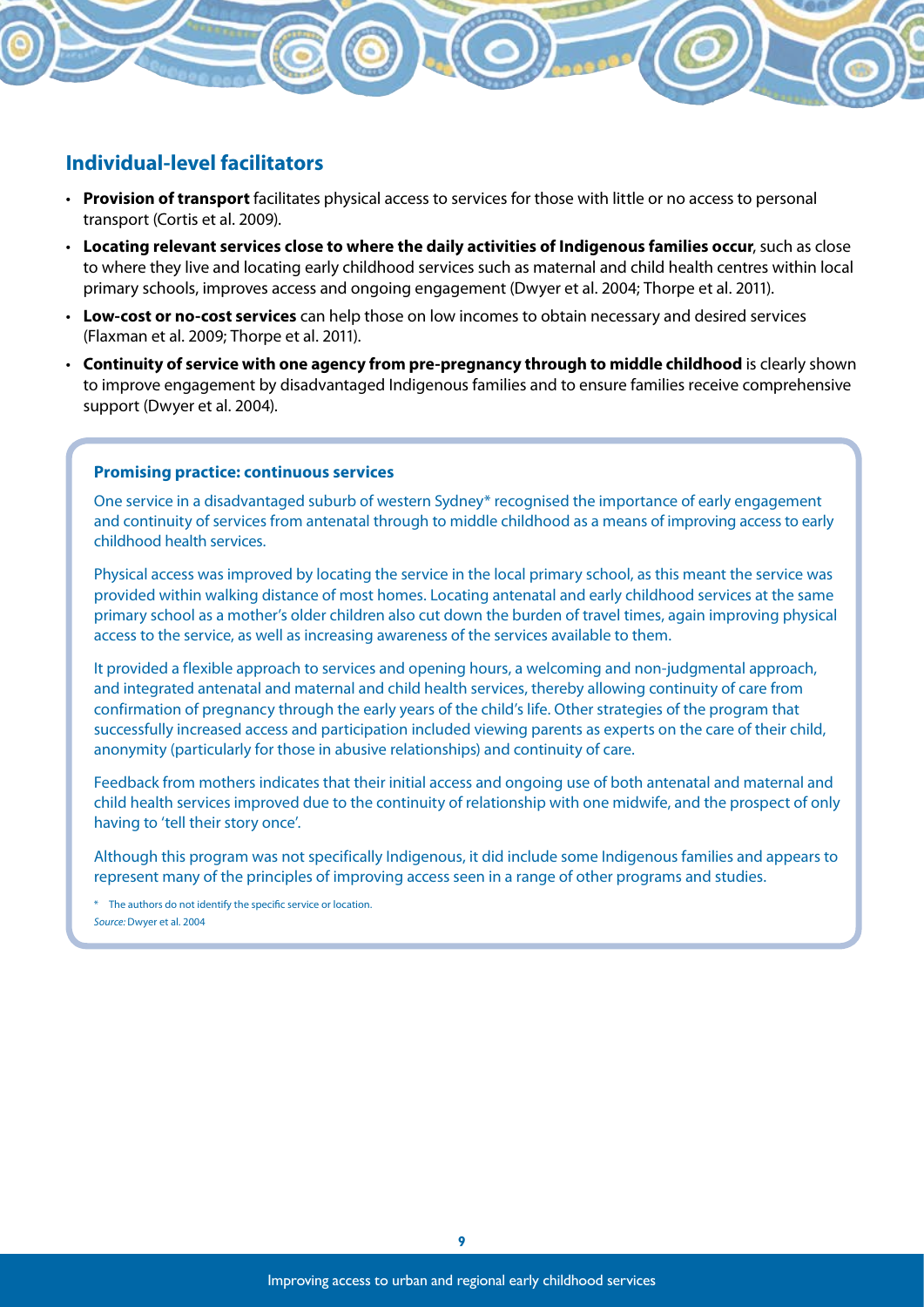#### **Provider-level facilitators**

- • **Advocates who can promote and foster support for a program** across a large organisation or across multiple providers in a region are important for building program sustainability (Turner 2007). Long-term, stable programs are crucial for building relationships and trust, which can lead to ongoing engagement and service use among Indigenous families.
- • **It is important to employ, train and retain Indigenous staff** where possible, particularly those who are long-term and respected members of the local Indigenous community (Kildea et al. 2010). There are clear links between the presence of Indigenous staff and increased attendance of Indigenous children (Biddle 2007). Culturally appropriate training and flexible employment practices facilitate staff retention (Hutchins & Frances 2009). Employment practices must allow for and accommodate changing life circumstances, which can result in Indigenous staff seeking to exit and later re-enter the industry to manage family and cultural responsibilities (Hutchins & Frances 2009).
- • **Culturally competent and secure services** are more likely to be accessed by Indigenous families because they acknowledge their cultural norms, values and aspirations, and have structures that are non-threatening, informal and low cost; are flexible about where and how services are provided; offer access to services away from formal, institutional settings, for example, in a person's home; and consult with and involve family and extended kin networks and community members in service delivery (Flaxman et al. 2009). Further, they 'ensure that cultural knowledge shapes (1) the structure of the service; (2) the specific practices and strategies employed; and (3) the selection, training, and actions of individual staff members' (Price-Robertson & McDonald 2011:3).
- • **Flexibility.** Programs that offer informal start and finish times, drop-in sessions, session times that fit in with parents' working hours, locations which are agreed to by the community as comfortable, as well as a range of non-stigmatising entry points—such as cultural activities, picnics in the local playground or hunting trips allow Indigenous families to engage with programs at their own pace (Cortis et al. 2009; Perry 2011; Scougall et al. 2008).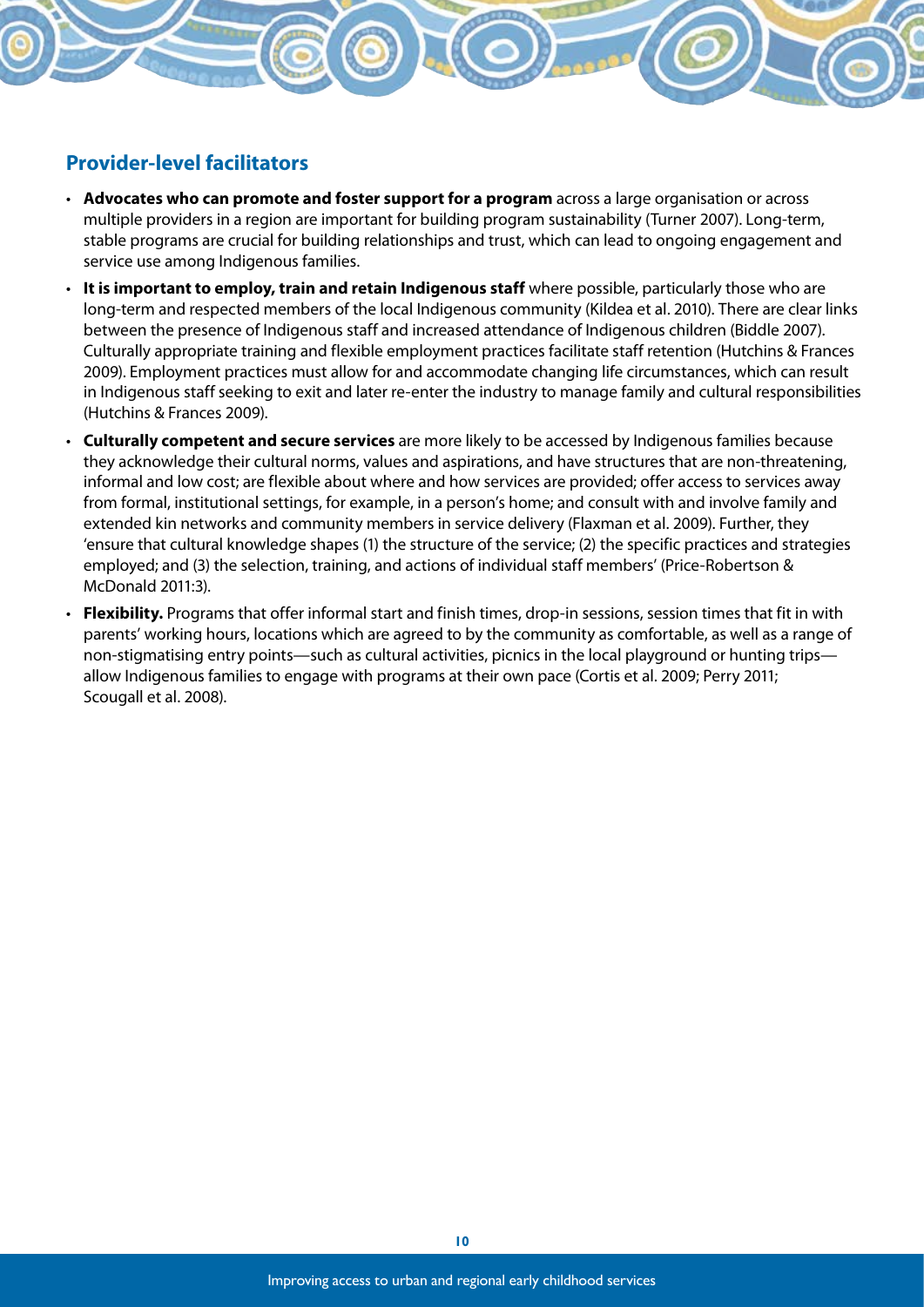#### **Promising practice: flexible and culturally competent services**

Triple P (Positive Parenting Program) is a well-respected parenting program used across Australia. However, it was originally developed with western cultural and childrearing practices in mind. One team in Queensland developed a culturally tailored version of the program for Aboriginal and Torres Strait Islander families, known as Group Triple P, which has been implemented over a range of urban, regional and remote settlements across Australia.

Group Triple P is an early intervention program that aims to promote positive, caring family relationships and to help parents develop effective strategies for dealing with common behaviour problems and developmental issues. It is an 8-session program, conducted in groups of up to 12 parents. It uses active skills training to help parents acquire new knowledge and skills. Changes were made to the language and images used in program resources, and the examples used to depict parenting strategies (for example, a culturally tailored video, workbook and visual aids) were developed. The structure of group sessions was altered to allow more time to discuss the social and political context for parenting, develop trust, slow the pace of presentation, and share personal stories.

Two trial programs highlighted the importance of engaging families when they first make contact, helping families deal with competing demands, and offering flexible service delivery so families can resume contact when circumstances permit.

The trials demonstrated high levels of satisfaction with the cultural appropriateness of the program. This may be an important 'step towards increasing appropriate service provision for Indigenous families and reducing barriers to accessing available services' (Turner 2007:6).

*Source:* Turner 2007

#### **Program-level facilitators**

- • **Involve the local Indigenous community in planning and delivering relevant services,** in order to develop relevant services that Indigenous clients are more likely to utilise (Mann et al. 2011; Price-Robertson & McDonald 2011). Services that start by meeting the needs expressed by the community tend to have a greater rate of engagement (Cortis et al. 2009). For further information on what constitutes appropriate and high quality Indigenous early childhood education programs, see Closing the Gap Clearinghouse Resource sheet no. 7, *Early childhood and education services for Indigenous children prior to starting school* (Sims 2011).
- • **Comprehensive services.** Wherever resources allow, providing comprehensive services and activities in a 'one-stop-shop' have been repeatedly shown to improve access because families see the opportunity to address multiple issues in the same location (Scougall et al. 2008). Networks of services with readily available referral pathways are often effective in smaller settlements with limited service capacity. For further information on networking and coordination of services, see Closing the Gap Clearinghouse Resource sheet no. 8, *Effective practices for service delivery coordination in Indigenous communities* (Stewart, Lohoar & Higgins 2011).
- • **Continuity of services** is crucial for engaging some Indigenous clients. The literature discusses continuity in terms of stable staffing (SNAICC 2010), continuous services from antenatal through to middle childhood within one agency and location (Dwyer et al. 2004), and long-term funding and programs (Cortis et al. 2009). The latter is consistently identified as a core issue in engaging and maintaining contact with Indigenous families who may be uncertain about accessing a range of services. Short-term funding can contribute to program instability which risks disrupting processes of relationship building with hard-to-reach groups (Cortis et al. 2009).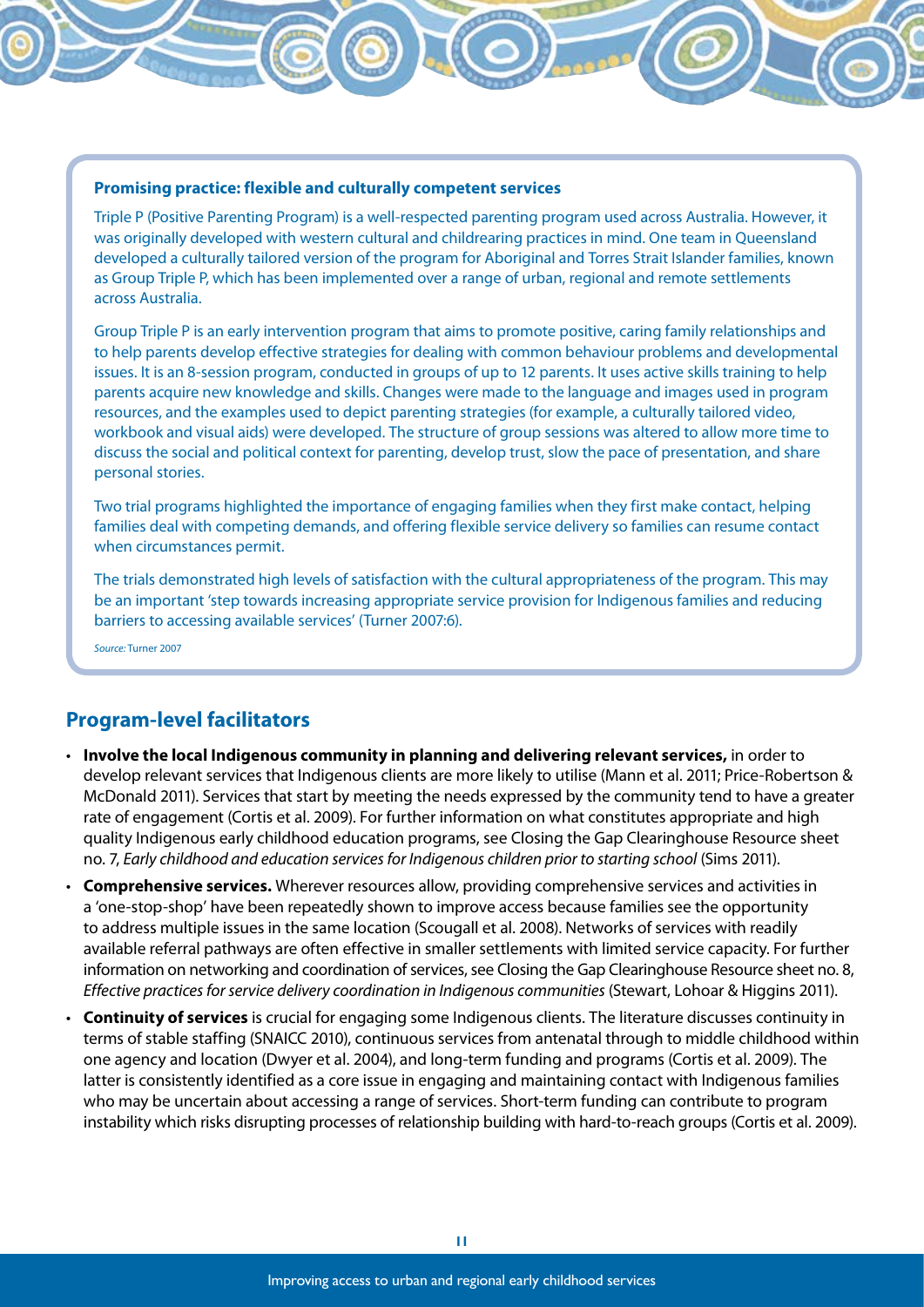- • **Multiple entry points.** It is also important to have multiple entry points to both Indigenous-specific and mainstream early childhood programs and services to maximise the potential for engaging families (Flaxman et al. 2009). For example, recreational activities like picnics in a local playground, artistic activities or cultural activities such as hunting and fishing have been successfully used to engage clients who would not normally attend early childhood programs, thereby building trust and establishing relationships which may make it easier for them to approach these services (Scougall et al. 2008).
- • **Provide choice between Indigenous-specific and mainstream services.** There is clear evidence that, while the majority of Indigenous families prefer Indigenous-specific early childhood education and health services (Scougall et al. 2008), some clients prefer to access 'mainstream' services, as they perceive these as less stigmatising (Flaxman et al. 2009). As highlighted, the study by Flaxman and colleagues (2009) only had limited coverage of mainstream services, as it focused primarily on services funded under the Stronger Families and Communities Strategy. Therefore any findings concerning what services Indigenous clients prefer needs to be considered in light of the limited scope of the study.
- • **Utilising existing resources, services, and staff with relational networks** in the community when delivering new services generally improves Indigenous parents' confidence in accessing services, as well as promoting awareness of what is available (Scougall et al. 2008).

#### **Promising practice: networking new and existing services**

In 2006, the Nambour Aboriginal and Torres Strait Islander Learning and Engagement Centre set up nine playgroups for Indigenous children and their parents. These are located in state schools and proactively build relationships with local Indigenous families and communities, schools, and early childhood service providers.

The programs involve early literacy and numeracy programs and music therapy programs which model different ways parents can interact with their children, as well as opportunities to socialise with other Indigenous children and parents. In addition, information provided to parents at these playgroups has improved their access to a range of free services, such as 'ear health, immunisation programs, nutritionists, [and] Centrelink' (Johnston 2006:3).

Anecdotal feedback from parents and program facilitators indicates that this program was seen as highly relevant and beneficial. Liddell and colleagues (2011) suggest that these two factors (perceived relevance and benefit) provide a means through which to measure the acceptability and appropriateness of a service. Acceptability and appropriateness need to be addressed to successfully improve Indigenous access to early childhood services.

Similarly, parent feedback also suggested that as a result of attending playgroup and receiving information about a range of services of which they were previously unaware, their access to other services increased. This suggests that networked services can facilitate improved access to a broader range of services by providing families with information about what is available.

*Source:* Johnston 2006

#### **Social and neighbourhood-level facilitators**

- • The most effective means of reducing access barriers to urban early childhood services for Indigenous families is to **co-locate services** with other services they already utilise, such as primary schools or existing local community health centres (Dwyer et al. 2004; Thorpe et al. 2011).
- • **Providing transport** also improves access to early childhood services that cannot be provided locally (Cortis et al. 2009). Likewise, providing childcare improves the ability of parents with young children to attend activities such as parenting courses (Cortis et al. 2009).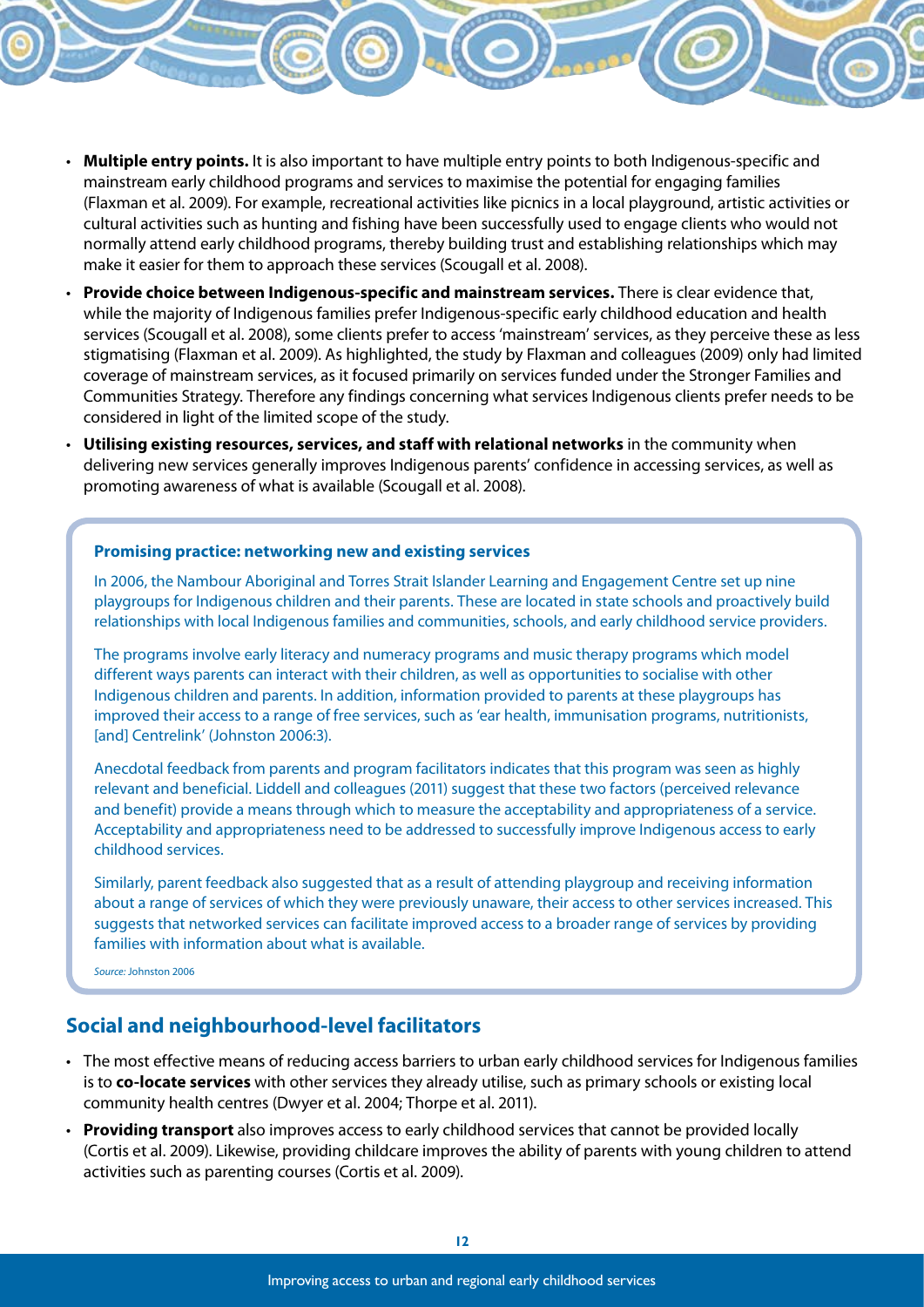#### **Cultural-level facilitators**

Improving the cultural security and sensitivity of services improves the appropriateness and acceptability of early childhood services, which in turn can improve access to these services by Indigenous families. There are a number of effective mechanisms for improving cultural sensitivity:

- • **Training and employing Indigenous staff** both assists in building relational bridges with the Indigenous community, and also improves the cultural security of a service or activity (SNAICC 2010). Greater understanding of appropriate Indigenous childrearing practices being incorporated into all spheres of interaction with clients (Scougall et al. 2008) has also been shown to improve the willingness of many Indigenous families to access and engage with services (Flaxman et al. 2009; Productivity Commission 2011). For more information, see Long & Sephton 2011; Ryan 2011; SNAICC 2011.
- • **The provision of cultural training to non-Indigenous staff** is also an effective means of improving the integration of local cultural practices into the educational curriculum, as well as improving their understanding of what constitutes healthy parenting practices in the Indigenous context (Mann et al. 2011).
- • **Involving the community in planning and delivering early childhood services** can ensure that services are more culturally relevant and secure (Mann et al. 2011; Price-Robertson & McDonald 2011).
- • **Involve Elders in early childhood education and health services.** Several studies of Indigenous early childhood education demonstrated that involving Elders builds community acceptance and utilisation of preschool programs, because the local culture is being respected and promoted (Price-Robertson & McDonald 2011; Scougall et al. 2008).
- • **Encouraging extended kinship to get involved can improve engagement** where families may otherwise be resistant to preschool or parenting programs (Mann et al. 2011). This is also particularly important when making child protection decisions as childrearing in Indigenous contexts are a collective endeavour (Scougall et al. 2008).

#### **Important concepts relating to cultural security specifically in an early childhood service context**

There are fundamental differences between western and Indigenous childrearing practices, in part because children are being raised to function in very different cultural and social environments. For example, Indigenous culture is collective rather than individualist. Where services do not work with local Indigenous practices (that is, improving the acceptability dimensions of access), clients may choose not to access and engage with a service. Some simple differences include:

- • The complexities and communal nature of childrearing and extended family relationships (SNAICC 2011). Where kin and extended families are unable to participate in services, individual parents may be discouraged from attending programs (Scougall et al. 2008).
- Many Indigenous cultures value the autonomy and independence of their children, so they tend not to interfere in their daily activities unless they need to be protected from imminent danger. A lack of routine (for example, no set eating or sleeping times), not enforcing rules and obedience, and laughing off tantrums are all aspects of this, which may appear as negligent parenting to the uninformed non-Indigenous service provider (SNAICC 2011).
- Although mothers are usually the primary caregiver, Indigenous children do not form attachments solely with their mother. Rather, attachments are formed to several 'mothers' (older female relatives who assist with rearing the children), their peer group, and their broader kinship networks. Likewise, a caregiver's sensitivity is measured differently from that of a western mother: an infant's needs are anticipated and taken care of in order to prevent the child becoming distressed, rather than the western practice of waiting until there is distress and then meeting the need (Ryan 2011).

It is recommended that service providers and policymakers explore these cultural childrearing differences in detail before developing early childhood services for Indigenous families.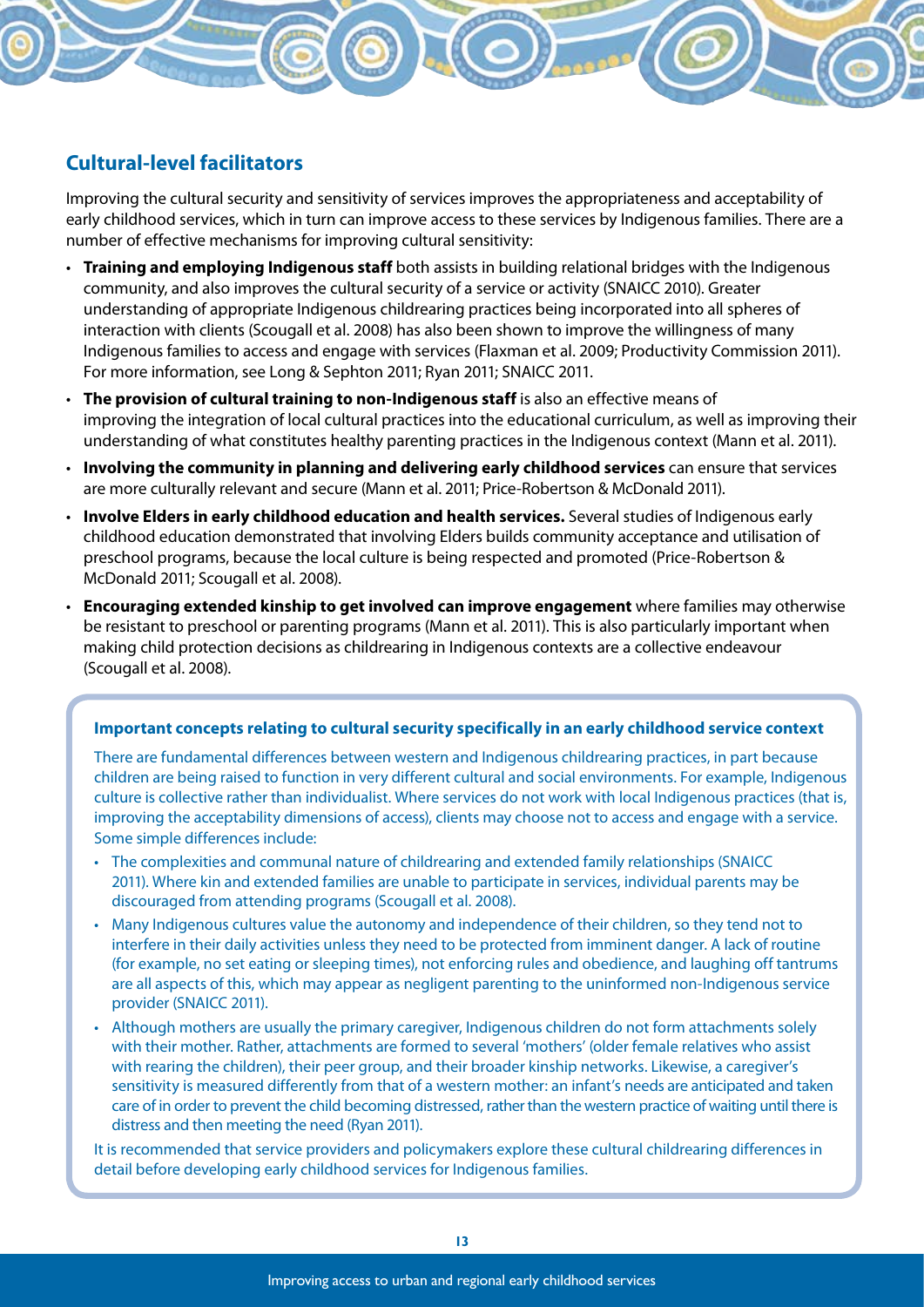#### **Promising practice: Improving the cultural content of early childhood education**

In East Gippsland, Victoria, one Koorie preschool assistant has set up an 'Indigenous Language and Culture Program' for use with Indigenous and non-Indigenous children in any care or early childhood setting. The program utilises local knowledge and aims to help children and their families appreciate Gunai/Kurnai culture and to respect significant local sites.

The worker has gained permission from the local Elders to teach the local language, Gunai/Kurnai. The children learn ' greetings, animal names, sea creatures, kinship terms, body parts, colours and counting, as well as a few songs' (Wilson 2008:4). A CD-ROM of the language has also been developed to assist with language learning when the worker and other speakers are not available.

A local Elder visits the children regularly. He tells stories around the sandpit and shares skills such as cooking special food and wood burning. He also plays an important role in building relational bridges between local Indigenous families and early childhood education centres.

Late in the school year, the program culminates in an excursion to the traditional site where five nations traditionally gathered for corroborees, marriage, initiation and trading. A local dance group performs, and the children go on a cultural walk, seeing scarred trees, grinding grooves, and finding bush food. They learn about traditional body painting by finding ochre rocks, and participate in boomerang throwing activities.

In the case of the East Gippsland program, one survey demonstrated that parents appreciated the cultural recognition, seeing this as an important and beneficial opportunity for both children and their carers in learning aspects of Gunai/Kurnai culture. While this report does not provide evidence from a formal evaluation, the perceptions of the program's benefit and relevance, and the willingness of Indigenous families to participate suggests that involving Elders directly in early childhood education programs can improve acceptability and appropriateness dimensions of Indigenous access to preschool services (see Liddell et al. 2011).

*Source:* Wilson 2008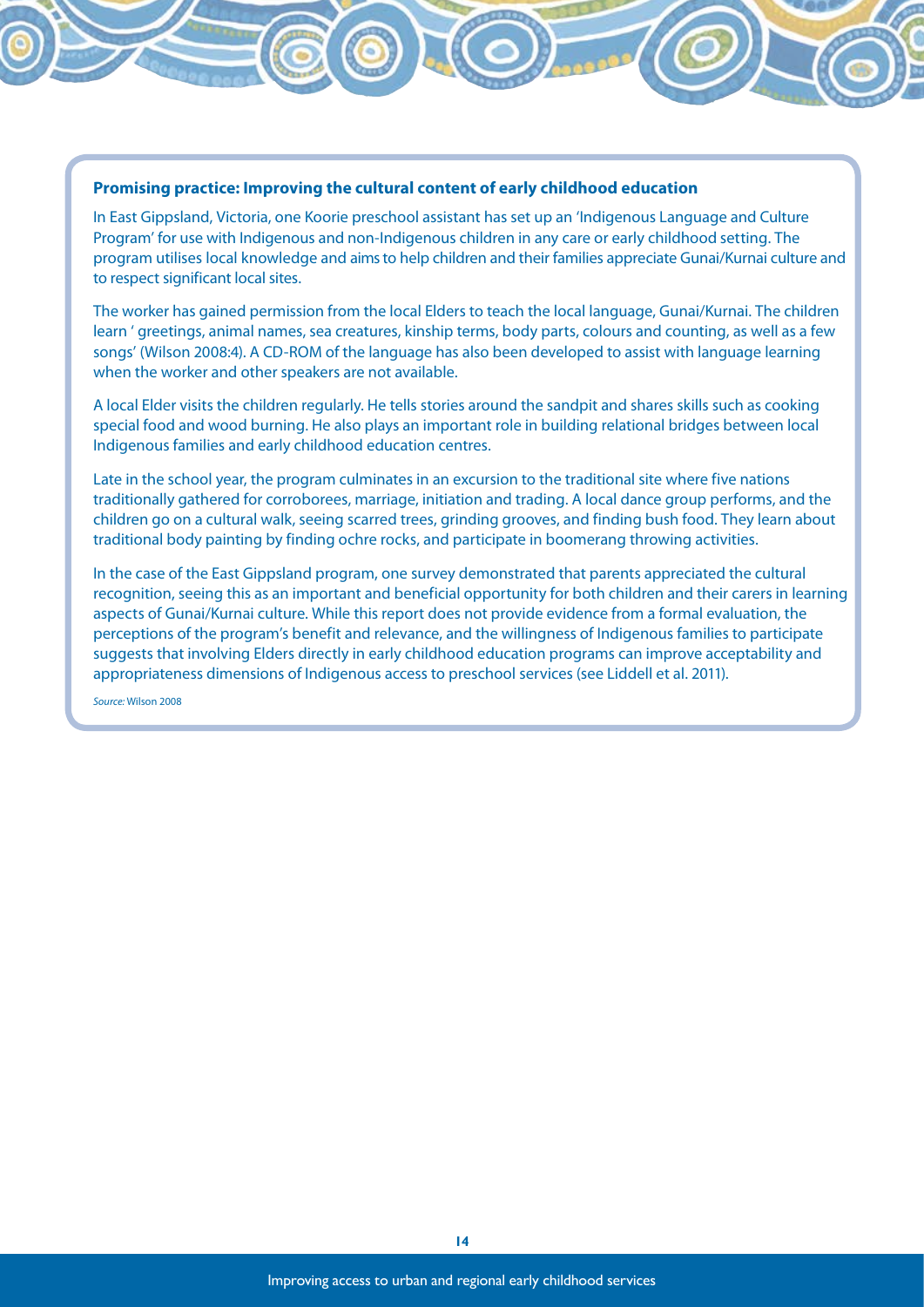# **Conclusion**

The literature on how to improve Indigenous access to early childhood services consists mainly of program descriptions and documented practice experience, with a limited number of formal program evaluations. Further investment in evaluations of programs which appear to be making a positive difference is needed, to provide a more rigorous evidence base upon which program and funding decisions can be made.

Nonetheless, it is clear from the literature that merely providing high-quality, well-coordinated services may not be enough to improve access of Indigenous families to early childhood services. They also need to be accessible (i.e. physically accessible, affordable, appropriate and culturally acceptable) and engaging.

The literature on improving access to early childhood services for Indigenous families suggests a range of principles that reduce barriers and promote engagement:

- Understand local Indigenous childrearing practices and beliefs and maintain their centrality as much as possible.
- • Involve the local community and Elders in planning and delivering services. Begin building trust and relationships by meeting their expressed needs for services, and add other services later as appropriate.
- • Involve Elders in early childhood education, to ensure important cultural learning is incorporated into the curriculum.
- • Train and employ local Indigenous people in early childhood service agencies.
- • Employ a mix of Indigenous and non-Indigenous staff to build a broader skills base from which to provide high-quality and culturally appropriate services with which Indigenous clients will more readily engage.
- Provide both mainstream and Indigenous-specific services to improve the choices available to Indigenous clients.
- • Long-term, stable funding and programs and a stable workforce are vital for building trust, particularly in communities with high needs that require long-term assistance.
- Building engagement in services is equally as important as improving access.
- • Cultural security is vital in building acceptance and engagement with services.
- It is important that services are flexible. This includes building relationships first, then providing services second; flexible entry points (such as drop-in services, non-standard or flexible session start/finish times and home visits); and soft entry points (that is, non-threatening environments and activities in which clients can begin to engage with services).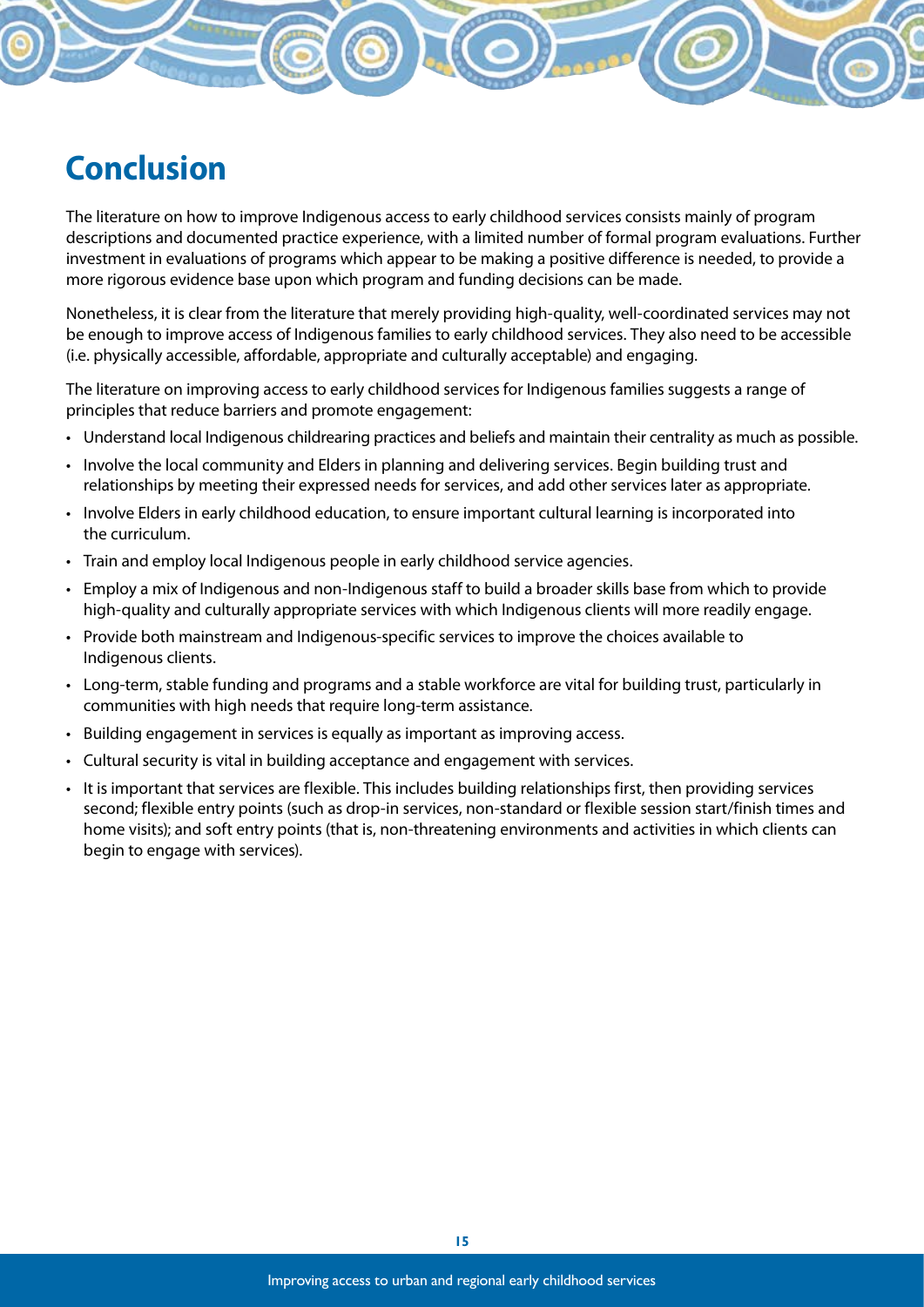# **Appendix**

The Closing the Gap Clearinghouse Assessed collection includes summaries of research and evaluations that provide information on what works to overcome Indigenous disadvantage across the seven COAG building block topics.

The table below contains a list of selected research and evaluations that were the key pieces of evidence used in this resource sheet. The major components are summarised in the Assessed collection.

To view the Assessed collection, visit <www.aihw.gov.au/closingthegap/assessed/>.

#### **Assessed collection items for Improving access to urban and regional early childhood services**

| <b>Title</b>                                                                                                                                                                                                                                                                              |      | <b>Year Author(s)</b>                                                            |
|-------------------------------------------------------------------------------------------------------------------------------------------------------------------------------------------------------------------------------------------------------------------------------------------|------|----------------------------------------------------------------------------------|
| Engaging hard-to-reach families and children. Stronger Families and Communities Strategy<br>2004-2009. Occasional paper no. 26. Clearinghouse summary: <http: <br="" www.aihw.gov.au="">closingthegap/ItemDetails.aspx?id=4779&amp;type=ac&gt;</http:>                                    | 2009 | Cortis N, Katz I & Patulny R                                                     |
| Indigenous families and children: coordination and provision of services. Stronger Families and<br>Communities Strategy 2004-2009. Occasional paper no. 23. Clearinghouse summary:<br><http: closingthegap="" itemdetails.aspx?id="2885&amp;type=ac" www.aihw.gov.au=""></http:>          | 2009 | Flaxman S, Muir K & Oprea I                                                      |
| 'Closing the Gap': how maternity services can contribute to reducing poor maternal infant<br>health outcomes for Aboriginal and Torres Strait Islander women. Clearinghouse summary:<br><http: closingthegap="" itemdetails.aspx?id="8964&amp;type=ac" www.aihw.gov.au=""></http:>        | 2010 | Kildea S, Kruske S, Barclay L &<br><b>Tracy S</b>                                |
| Rethinking the 'best interests' of the child: voices from Aboriginal child and family welfare<br>practitioners. Clearinghouse summary: <http: closingthegap="" itemdetails.<br="" www.aihw.gov.au="">aspx?id=9347&amp;type=ac&gt;</http:>                                                 | 2011 | Long M & Sephton R                                                               |
| Aboriginal access to preschool: what attracts and retains Aboriginal and Torres Strait Islander<br>families in preschools? Clearinghouse summary: <http: <br="" closingthegap="" www.aihw.gov.au="">ItemDetails.aspx?id=9384&amp;type=ac&gt;</http:>                                      | 2011 | Mann D, Knight S &<br>Thomson J                                                  |
| Cultural respect & communication guide: a resource to assist sexual health service delivery<br>to Aboriginal communities. Clearinghouse summary: <http: <br="" closingthegap="" www.aihw.gov.au="">ItemDetails.aspx?id=9471&amp;type=ac&gt;</http:>                                       | 2009 | <b>NCAHS (North Coast Area</b><br>Health Service)                                |
| Evaluation of the implementation of Foundations for Success - guidelines for an early learning<br>program in Aboriginal and Torres Strait communities. Final report. Clearinghouse summary:<br><http: closingthegap="" ltemdetails.aspx?id="9472&amp;type=ac" www.aihw.gov.au=""></http:> | 2011 | Perry B                                                                          |
| Lessons learnt about strengthening Indigenous families and communities. Stronger Families<br>and Communities Strategy 2000-2004. Occasional paper no. 19. Clearinghouse summary:<br><http: closingthegap="" itemdetails.aspx?id="8590&amp;type=ac" www.aihw.gov.au=""></http:>            | 2008 | Scougall J, Rogers P, Stevens<br>K, Hassal K, Humble R,<br>Humble G et al        |
| Growing up our way: Aboriginal and Torres Strait Islander child rearing practices matrix.<br>Clearinghouse summary: <http: closingthegap="" itemdetails.<br="" www.aihw.gov.au="">aspx?id=9313&amp;type=ac&gt;</http:>                                                                    | 2011 | <b>SNAICC (Secretariat of</b><br>National Aboriginal and<br>Islander Child Care) |
| Accessing kindergarten in Queensland: a report to the Queensland Office for Early Childhood<br>Education and Care. Clearinghouse summary: <http: <br="" closingthegap="" www.aihw.gov.au="">ItemDetails.aspx?id=9470&amp;type=ac&gt;</http:>                                              | 2011 | Thorpe K, Vromans L &<br><b>Bell-Booth R</b>                                     |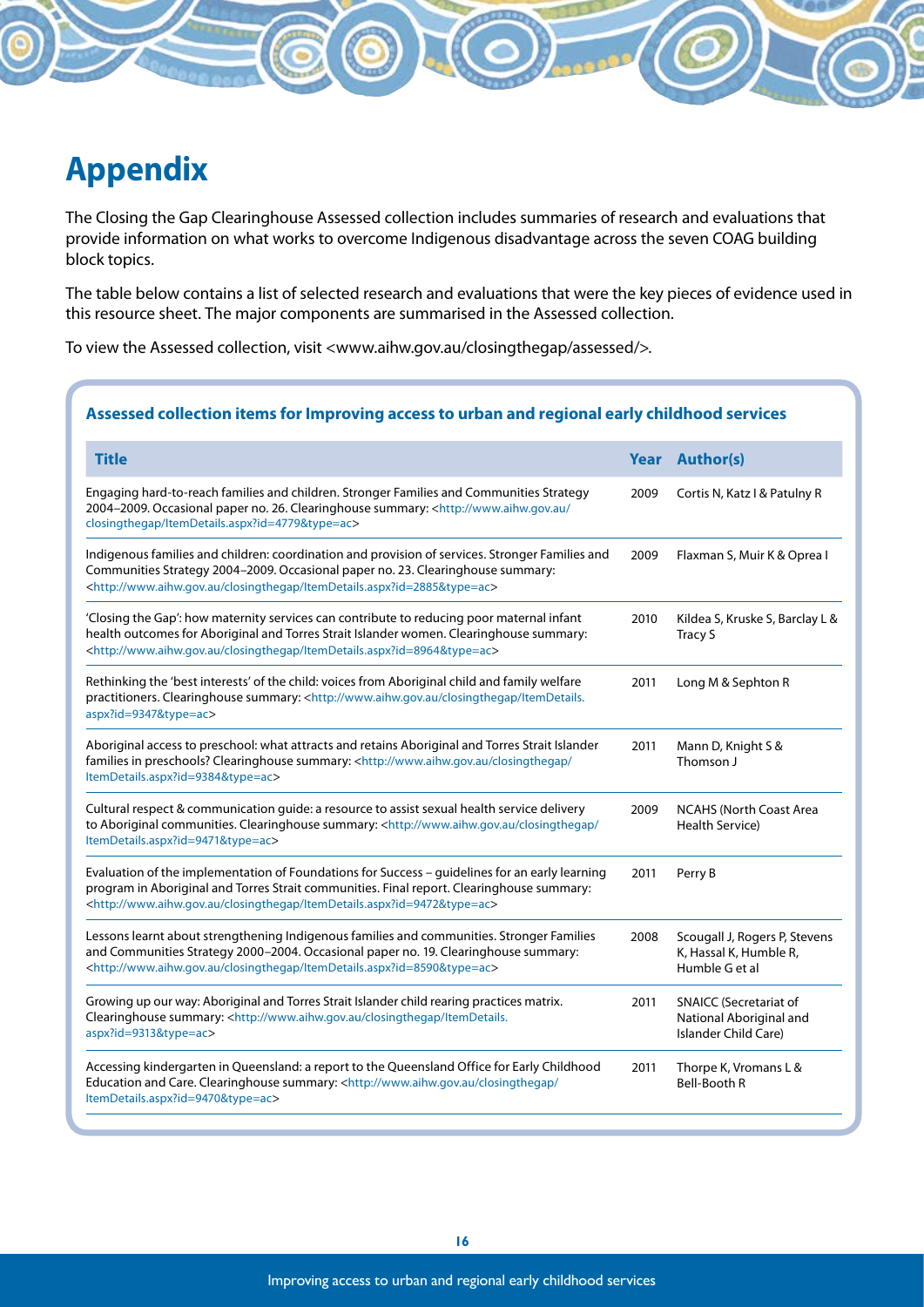# **References**

AHRC (Australian Human Rights Commission) 2009. Social justice report 2008. Report of the Aboriginal and Torres Strait Islander Social Justice Commissioner. Report no. 1/2009. Sydney: AHRC. Viewed 6 June 2012, <http://www.hreoc.gov.au/social\_justice/sj\_report/sjreport08/index.html>.

Bain MS 2011. Adapting to difference: another look at Aboriginal–western interactions. Brisbane: BookPal.

Baxter J & Hand K 2012 forthcoming. Access to early childhood education. Final project report to the Department of Education, Employment and Workplace Relations. Melbourne: Australian Institute of Family Studies.

Benzies K, Tough S, Edwards N, Mychasiuk R & Donnelly C 2011. Aboriginal children and their caregivers living with low income: outcomes from a two-generation preschool program. Journal of Child and Family Studies 20(3):311–18.

Beyond Empathy 2008. Beyond Empathy pathways through parenting: a model for improving Indigenous access to maternal, infant and early childhood health and family services. Discussion paper. NSW: Infant and Early Childhood Health and Family Services.

Biddle N 2007. Indigenous Australians and preschool education: who is attending? Australian Journal of Early Childhood 32(3):9–16.

CAFCA (Communities and Families Clearinghouse Australia) 2010. Promising practices profiles. Let's Start: Exploring Together Indigenous Preschool Program. Melbourne: Australian Institute of Family Studies. Viewed 6 June 2012, <http://www.aifs.gov.au/cafca/ppp/profiles/pppdocs/itg\_lets\_start.pdf>.

Cortis N, Katz I & Patulny R 2009. Engaging hard-to-reach families and children. Stronger Families and Communities Strategy 2004–2009. Occasional paper no. 26. Canberra: Department of Families, Housing, Community Services and Indigenous Affairs. Viewed 6 June 2012, <http://www.fahcsia.gov.au/our-responsibilities/ families-and-children/publications-articles/number-26-engaging-hard-to-reach-families-and-children>.

Coulehan K, Brown I, Christie M, Gorham G, Lowell A, Marrnanyin B et al. 2005. Sharing the true stories: evaluating strategies to improve communication between health staff and Aboriginal patients. Stage 2 report. Darwin: Cooperative Research Centre for Aboriginal Health. Viewed 6 June 2012, <http://www.lowitja.org.au/sites/default/files/docs/STTS\_stage2.pdf>.

Dwyer C, Cooke H & Hort K 2004. Bringing accessible antenatal care to disadvantaged women in outer western Sydney. Australian Journal of Primary Health 10(3):67–75.

FaHCSIA (Department of Families, Housing, Community Services and Indigenous Affairs) 2010. Footprints in time: two feet on the ground—standing proud. Findings from Wave 2 of Footprints in Time. Canberra: FaHCSIA. Viewed 6 June 2012,

<http://www.fahcsia.gov.au/sites/default/files/documents/05\_2012/two\_feet\_on\_the\_ground.pdf>.

Flaxman S, Muir K & Oprea I 2009. Indigenous families and children: coordination and provision of services. Stronger Families and Communities Strategy 2004–2009. Occasional paper no. 23. Canberra: FaHCSIA. Viewed 6 June 2012, <http://www.fahcsia.gov.au/sites/default/files/documents/op23.pdf>.

Guilfoyle A, Saggers S, Sims M & Hutchins T 2010. Culturally strong childcare programs for Indigenous children, families and communities. Australasian Journal of Early Childhood, 35(3):68–76.

Homel R, Lamb C & Freiberg K 2006. Working with the Indigenous community in the Pathways to Prevention Project. Family Matters 75:36–41. Viewed 6 June 2012,

<http://www.griffith.edu.au/\_\_data/assets/pdf\_file/0015/13380/Working-with-the-indigenous-community.pdf>.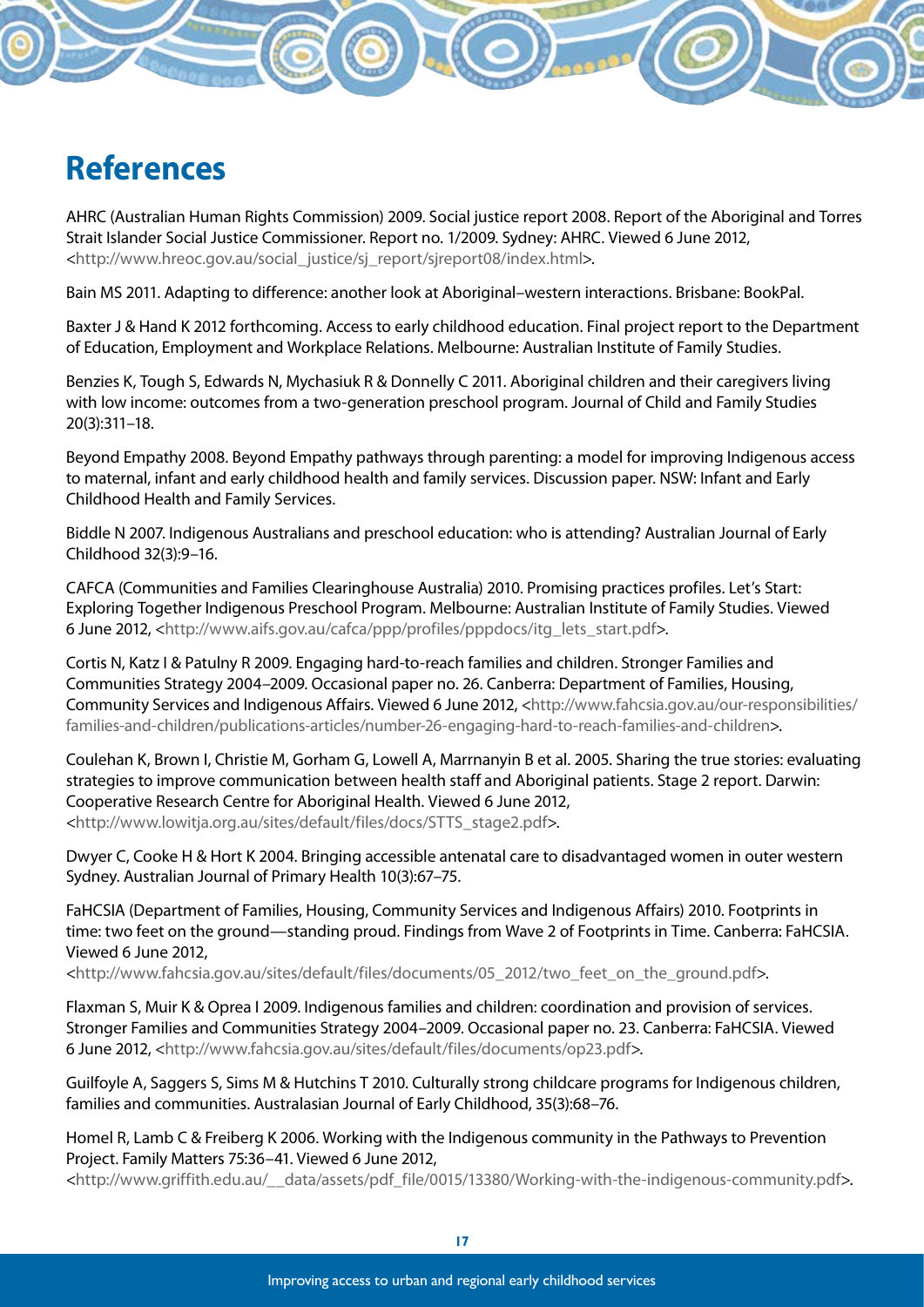

Johnston S 2006. What works—creating playgroups for Indigenous children and families. Early Intervention through Playgroups news bulletin 1 (Spring):3. Brisbane: Playgroup Queensland.

Kildea S, Kruske S, Barclay L & Tracy S 2010. 'Closing the Gap': how maternity services can contribute to reducing poor maternal infant health outcomes for Aboriginal and Torres Strait Islander women. Rural and Remote Health 10:1383. Viewed 6 June 2012, <http://www.rrh.org.au/publishedarticles/article\_print\_1383.pdf>.

Liddell M, Barnett T, Diallo Roost F & McEachran J 2011. Investing in our future: an evaluation of the national rollout of the Home Interaction Program for Parents and Youngsters (HIPPY). Final report to the Department of Education, Employment and Workplace Relations. Canberra: Department of Education, Employment and Workplace Relations. Viewed 8 June 2012, <http://www.bsl.org.au/pdfs/Investing\_in\_our\_future\_HIPPY\_ National\_Rollout\_Evaluation\_FinalReport\_2011.pdf>.

Long M & Sephton R 2011. Rethinking the 'best interests' of the child: voices from Aboriginal child and family welfare practitioners. Australian Social Work 64(1):96–112.

Mann D, Knight S & Thomson J 2011. Aboriginal access to preschool: what attracts and retains Aboriginal and Torres Strait Islander families in preschools? Sydney: SDN Child and Family Services. Viewed 8 June 2012, <http://www.sdn.org.au/research-resources/research-publications/>.

NCAHS (North Coast Area Health Service) 2009. Cultural respect & communication guide: a resource to assist sexual health service delivery to Aboriginal communities. NSW Aboriginal Sexual Health Resource. Kempsey: NCAHS, NSW Health. Viewed 8 June 2012, <http://www.healthinfonet.ecu.edu.au/uploads/resources/19163\_19163.pdf>.

Perry B 2011. Evaluation of the implementation of Foundations for Success—guidelines for an early learning program in Aboriginal and Torres Strait communities. Final report. Brisbane: Queensland Department of Education and Training. Viewed 8 June 2012,

<http://deta.qld.gov.au/indigenous/pdfs/evaluation-implementation-foundations-for-success-17112011.pdf>.

Press F & Hayes A 2000. OECD thematic review of early childhood education and care policy. Australian background report. Canberra: Department of Education, Training and Youth Affairs. Viewed 8 June 2012, <http://www.oecd.org/australia/1900259.pdf>.

Price-Robertson R & McDonald M 2011. Working with Indigenous children, families and communities: lessons from practice. CAFCA practice sheet. Communities and Families Clearinghouse Australia. Melbourne: Australian Institute of Family Studies. Viewed 8 June 2012, <http://www.aifs.gov.au/cafca/pubs/sheets/ps/ps6.html>.

Productivity Commission 2011. Early childhood development workforce. Research report. Melbourne: Productivity Commission. Viewed 8 June 2012, <http://www.pc.gov.au/projects/study/education-workforce/early-childhood/report>.

Ryan F 2011. Kanyininpa (holding): a way of nurturing children in Aboriginal Australia. Australian Social Work 64(2):183–97.

Scougall J, Rogers P, Stevens K, Hassal K, Humble R, Humble G et al. 2008. Lessons learnt about strengthening Indigenous families and communities. Stronger Families and Communities Strategy 2000–2004. Occasional paper no. 19. Canberra: FaHCSIA. Viewed 6 June 2012, <http://www.fahcsia.gov.au/sites/default/files/documents/op19.pdf>.

Sims M 2011. Early childhood and education services for Indigenous children prior to starting school. Resource sheet no. 7. Produced for the Closing the Gap Clearinghouse. Canberra: Australian Institute of Health and Welfare & Melbourne: Australian Institute of Family Studies. Viewed 24 July 2012,

<http://www.aihw.gov.au/uploadedFiles/ClosingTheGap/Content/Publications/2011/ctgc-rs07.pdf>.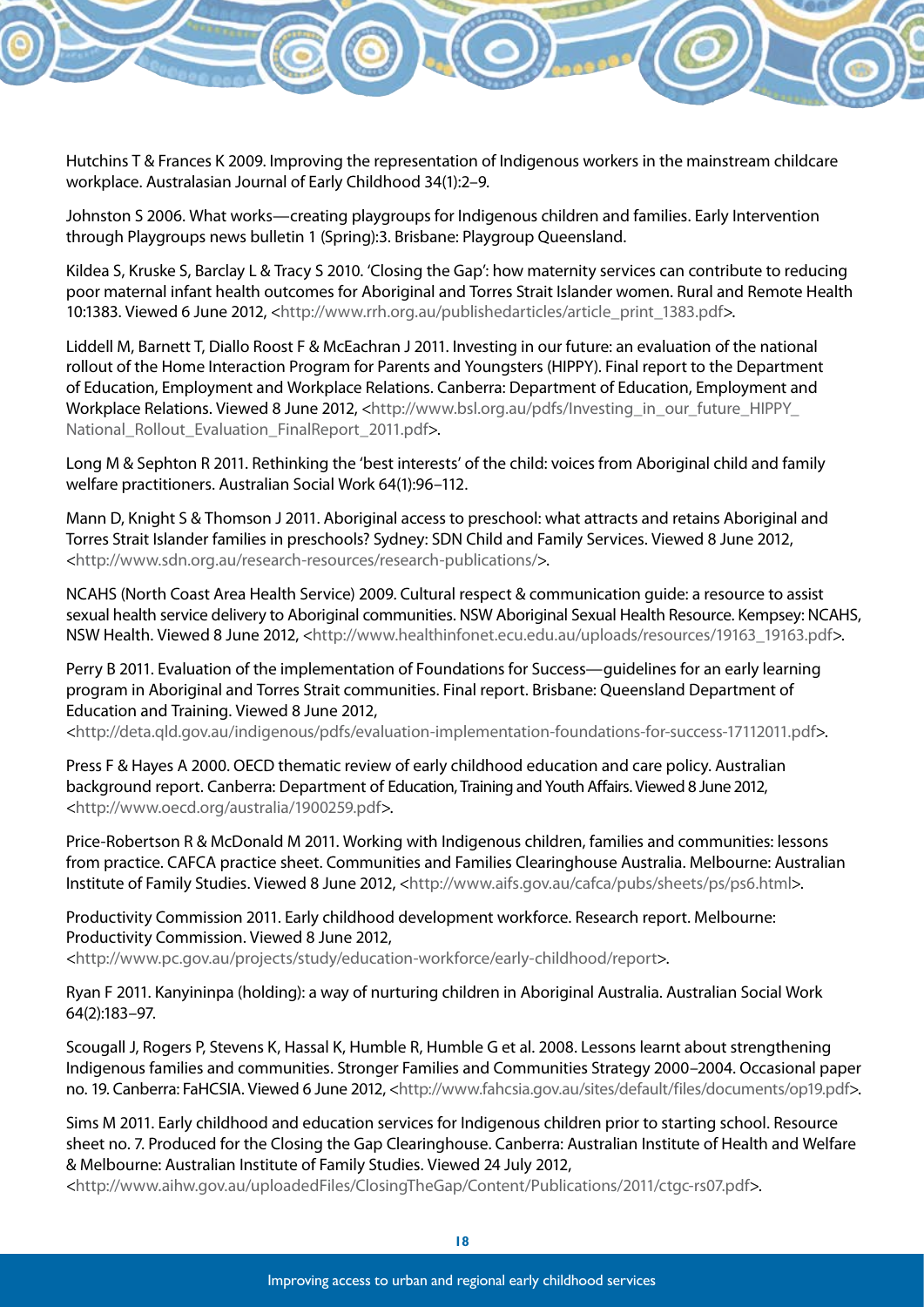SNAICC (Secretariat of National Aboriginal and Islander Child Care) 2010. Towards Aboriginal and Torres Strait Islander access and engagement: overcoming barriers to child and family services. Melbourne: SNAICC. Viewed 11 June 2012, <http://www.snaicc.asn.au/\_uploads/rsfil/02744.pdf>.

SNAICC 2011. Growing up our way: Aboriginal and Torres Strait Islander child rearing practices matrix. Melbourne: SNAICC. Viewed 11 June 2012, <http://www.snaicc.asn.au/projects/dsp-default-c.cfm?loadref=196>.

Stewart J, Lohoar S & Higgins D 2011. Effective practices for service delivery coordination in Indigenous communities. Resource sheet no. 8. Produced for the Closing the Gap Clearinghouse. Canberra: Australian Institute of Health and Welfare & Melbourne: Australian Institute of Family Studies. Viewed 24 July 2012, <http://www.aihw.gov.au/uploadedFiles/ClosingTheGap/Content/Publications/2011/ctgc-rs-08.pdf>

Thorpe K, Vromans L & Bell-Booth R 2011. Accessing kindergarten in Queensland: a report to the Queensland Office for Early Childhood Education and Care. Brisbane: Queensland Office for Early Childhood Education and Care, Queensland Department of Education and Training. Viewed 11 June 2012, <http://deta.qld.gov.au/earlychildhood/pdfs/access-report.pdf>.

Turner KMT 2007. Supporting Indigenous health professionals: key issues and supports for the adoption of evidence-based behavioural family intervention in Indigenous communities. Brisbane: Parenting and Family Support Centre, School of Psychology, The University of Queensland. Viewed 11 June 2012,

<http://www.aracy.org.au/publications-resources/command/download\_file/id/135/filename/Supporting\_ Indigenous Health Professionals - Key issues and supports for the adoption of evidence-based behavioural family intervention in Indigenous communities.pdf>.

Wilson G 2008. Case study—implementing an Indigenous program in a childcare setting. Childcare and Children's Health 11(1):4.

Wise S, da Silva L, Webster E & Sanson A 2005. The efficacy of early childhood interventions. AIFS research report no. 14. Melbourne: Australian Institute of Family Studies. Viewed 11 June 2012, <http://www.aifs.gov.au/institute/pubs/resreport14/main.html>.

## **Acknowledgments**

Dr Vicki-Ann Ware is a Senior Research Officer in the Closing the Gap Clearinghouse and is also on staff at the Australian Institute of Family Studies in Melbourne. Before joining the Clearinghouse, Dr Ware worked in housing policy and research for 5 years.

## **Abbreviations**

- AEDI Australian Early Development Index
- LSAC Longitudinal Study of Australian Children
- NSPCCC National Survey of Parents' Child Care Choices

## **Terminology**

**Indigenous:** 'Aboriginal and Torres Strait Islander' and 'Indigenous' are used interchangeably to refer to Australian Aboriginal and Torres Strait Islander people. The Closing the Gap Clearinghouse uses the term 'Indigenous Australians' to refer to Australia's first people.